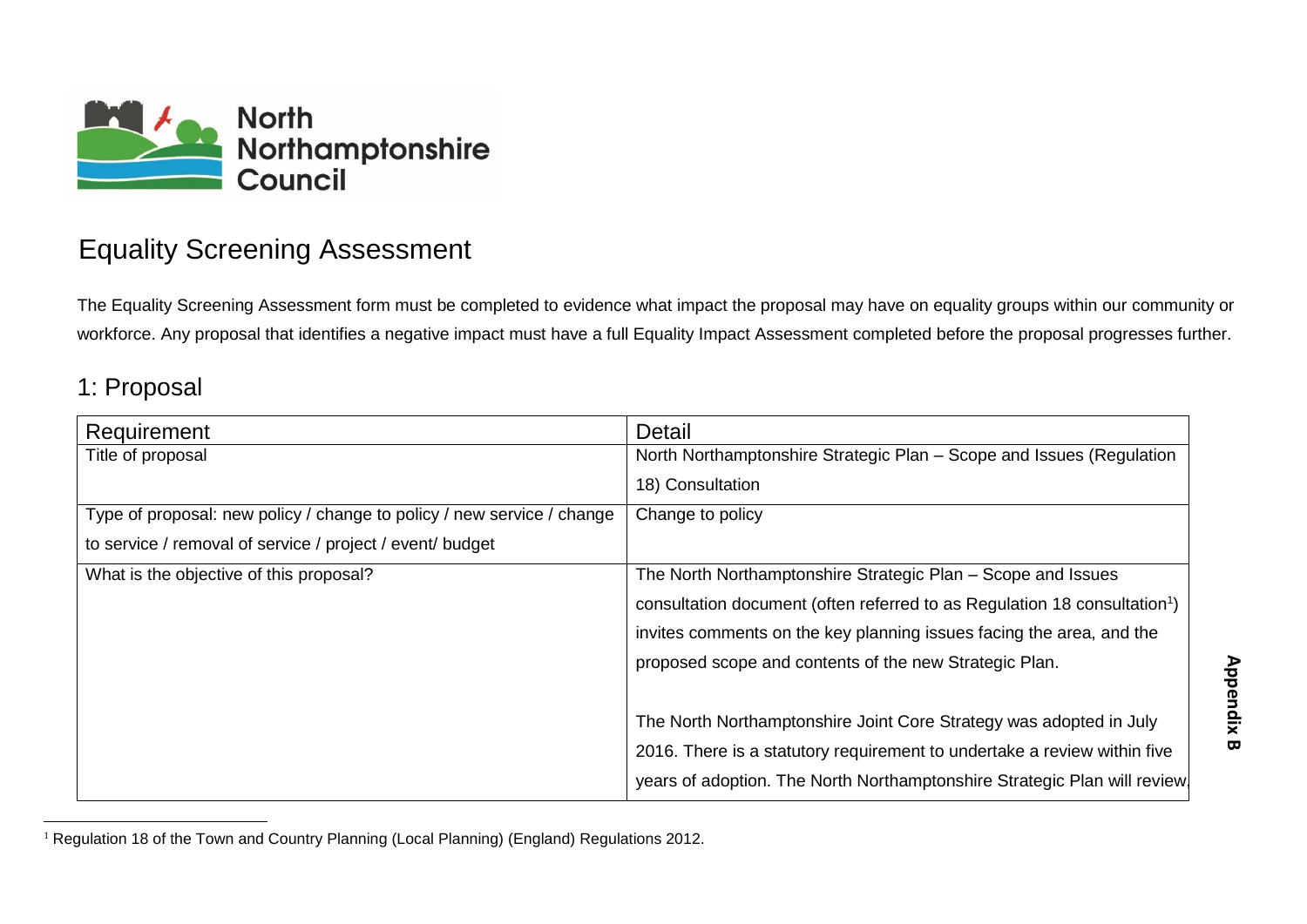| Requirement | <b>Detail</b>                                                              |  |  |
|-------------|----------------------------------------------------------------------------|--|--|
|             | and where appropriate, replace the planning policies and proposals in the  |  |  |
|             | North Northamptonshire Joint Core Strategy. The Scope and Issues           |  |  |
|             | consultation outlines the proposed scope of the North Northamptonshire     |  |  |
|             | Strategic Plan as set out below. It is emphasised that this may be refined |  |  |
|             | subject to any changes to national and sub-regional guidance and in        |  |  |
|             | response to consultation feedback.                                         |  |  |
|             | The spatial vision for North Northamptonshire $-$ extended to              |  |  |
|             | 2050 to reflect the Oxford-Cambridge Arc Spatial Framework and             |  |  |
|             | meet the requirements of the NPPF                                          |  |  |
|             | The approach to climate change $-$ setting the framework for the           |  |  |
|             |                                                                            |  |  |
|             | local response to the climate emergency, building on existing              |  |  |
|             | initiatives and setting priorities to deliver net zero carbon.             |  |  |
|             | The approach to Levelling $Up$ – setting the framework for the             |  |  |
|             | local response to addressing inequalities and setting priorities to        |  |  |
|             | level up.                                                                  |  |  |
|             | The spatial strategy for the distribution of development -                 |  |  |
|             | including the roles of settlements and the distribution of housing,        |  |  |
|             | employment, retail, leisure, and other commercial development.             |  |  |
|             | The housing requirement - the number of new homes to be<br>$\bullet$       |  |  |
|             | provided across North Northamptonshire and the distribution of             |  |  |
|             | these. Within this context, the size, type, and tenure of housing          |  |  |
|             | needed for different groups will be identified including the               |  |  |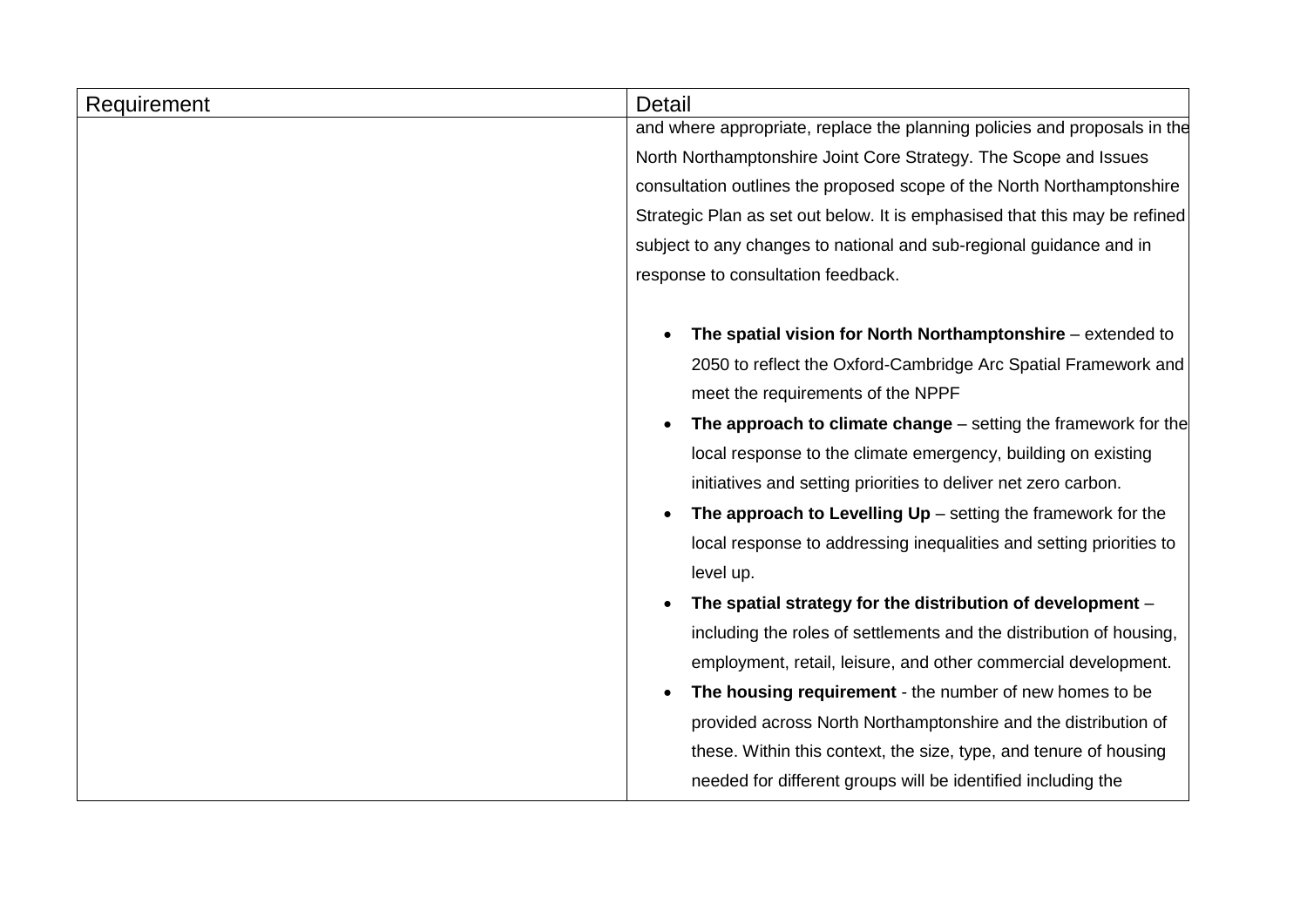| Requirement | <b>Detail</b>                                                        |  |  |
|-------------|----------------------------------------------------------------------|--|--|
|             | proportion of the overall housing requirement that should be         |  |  |
|             | affordable and planning for the needs of an ageing population.       |  |  |
|             | <b>Economic Growth</b> – an economic vision to strengthen and        |  |  |
|             | diversity the economy, taking account of existing sectoral           |  |  |
|             | strengths, opportunities provided by the Oxford-Cambridge Arc        |  |  |
|             | and implications of Covid-19, including changes to working           |  |  |
|             | patters. An overall jobs target for North Northamptonshire,          |  |  |
|             | distribution of this and identification of new employment land       |  |  |
|             | capable of meeting a wide variety of needs.                          |  |  |
|             | Town Centres – updated policy guidance and strategy for the          |  |  |
|             | town centres and retail development taking account of the impact     |  |  |
|             | of policy changes and social/economic implications including         |  |  |
|             | Covid-19. This will focus on reimaging and redesigning town          |  |  |
|             | centres to support regeneration and economic recovery from the       |  |  |
|             | pandemic including opportunities for town centres to become          |  |  |
|             | community service hubs with increased leisure and recreational       |  |  |
|             | space.                                                               |  |  |
|             | Infrastructure – key infrastructure projects that are required to    |  |  |
|             | deliver the strategy such as strategic transport schemes including   |  |  |
|             | active travel, utility networks, community facilities, health,       |  |  |
|             | education, emergency services infrastructure and site-specific       |  |  |
|             | requirements.                                                        |  |  |
|             | <b>Strategic Development Locations and Opportunities -</b>           |  |  |
|             | strategic sites that are key to the delivery of the spatial strategy |  |  |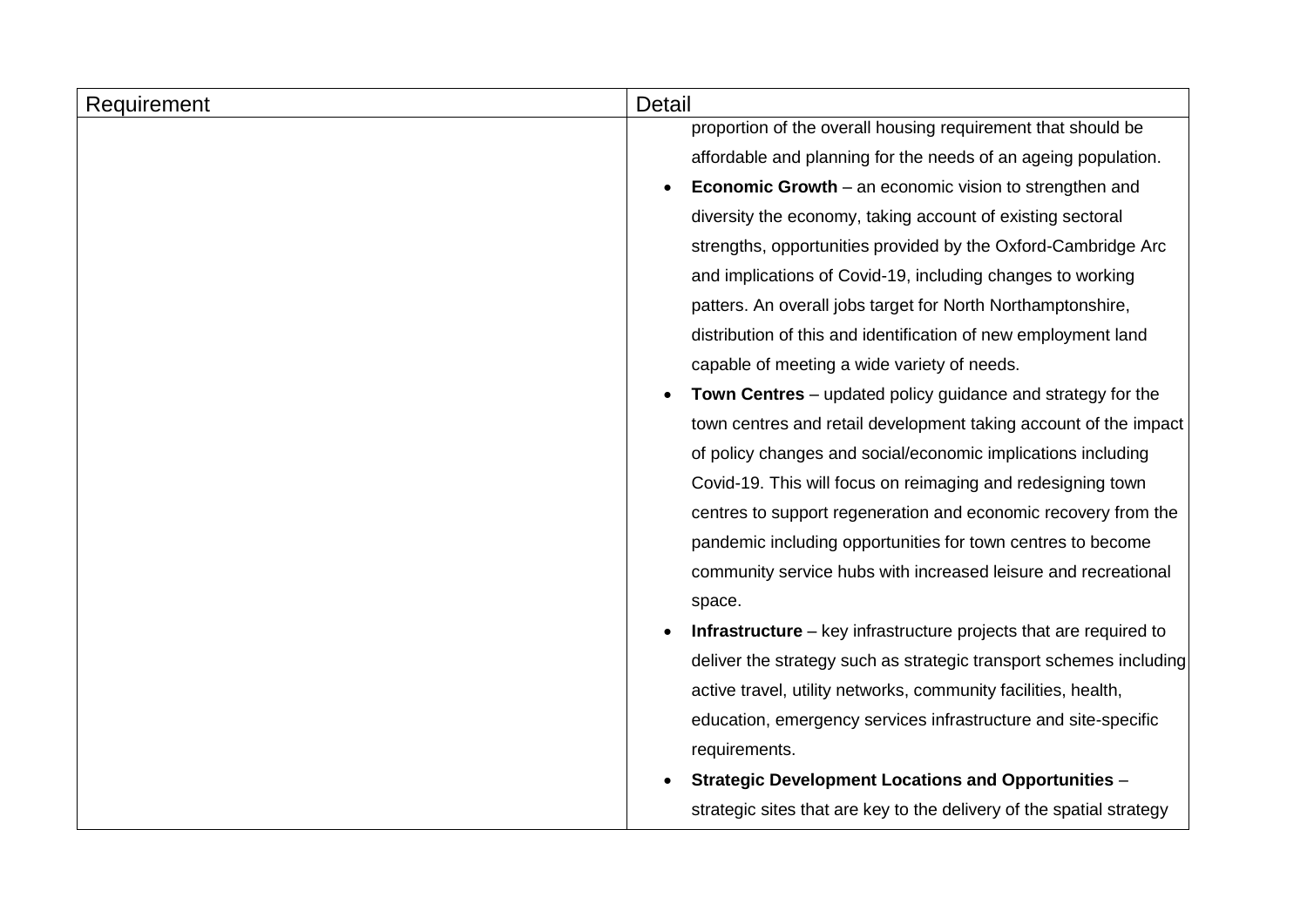| Requirement | Detail                                                               |
|-------------|----------------------------------------------------------------------|
|             | will be identified in the Plan. The strategic site threshold will be |
|             | refined as the plan is progressed, including consultation on its     |
|             | scope. The locations of these sites will be a key consideration in   |
|             | the context of climate change related risks and ensuring future      |
|             | development contributes towards a reduction in carbon                |
|             | emissions. The plan will define clear development principles for     |
|             | these areas. These will provide the basis for design                 |
|             | codes/framework.                                                     |
|             | Place-making/sustainable development - key principles to             |
|             | ensure high quality development that is sustainable and supports     |
|             | local communities. The design and future sustainability of           |
|             | development will be a key consideration in the approach to           |
|             | climate change and the Strategic Plan will set out a stronger        |
|             | approach to integrating land-use and transport considerations.       |
|             | This will include a review and refresh of the Protecting Assets      |
|             | policies in the Joint Core Strategy to ensure they are locally       |
|             | distinctive as possible with increased emphasis on health and        |
|             | wellbeing.                                                           |
|             | Natural and Historic Environment - key principles and                |
|             | measures to achieve environmental net gain including the             |
|             | protection, restoration, and enhancement of natural and historic     |
|             | assets. This will include natural capital benefits such as flood     |
|             | protection, recreation and improved water and air quality as well    |
|             | as ensuring appropriate measures for internationally, nationally,    |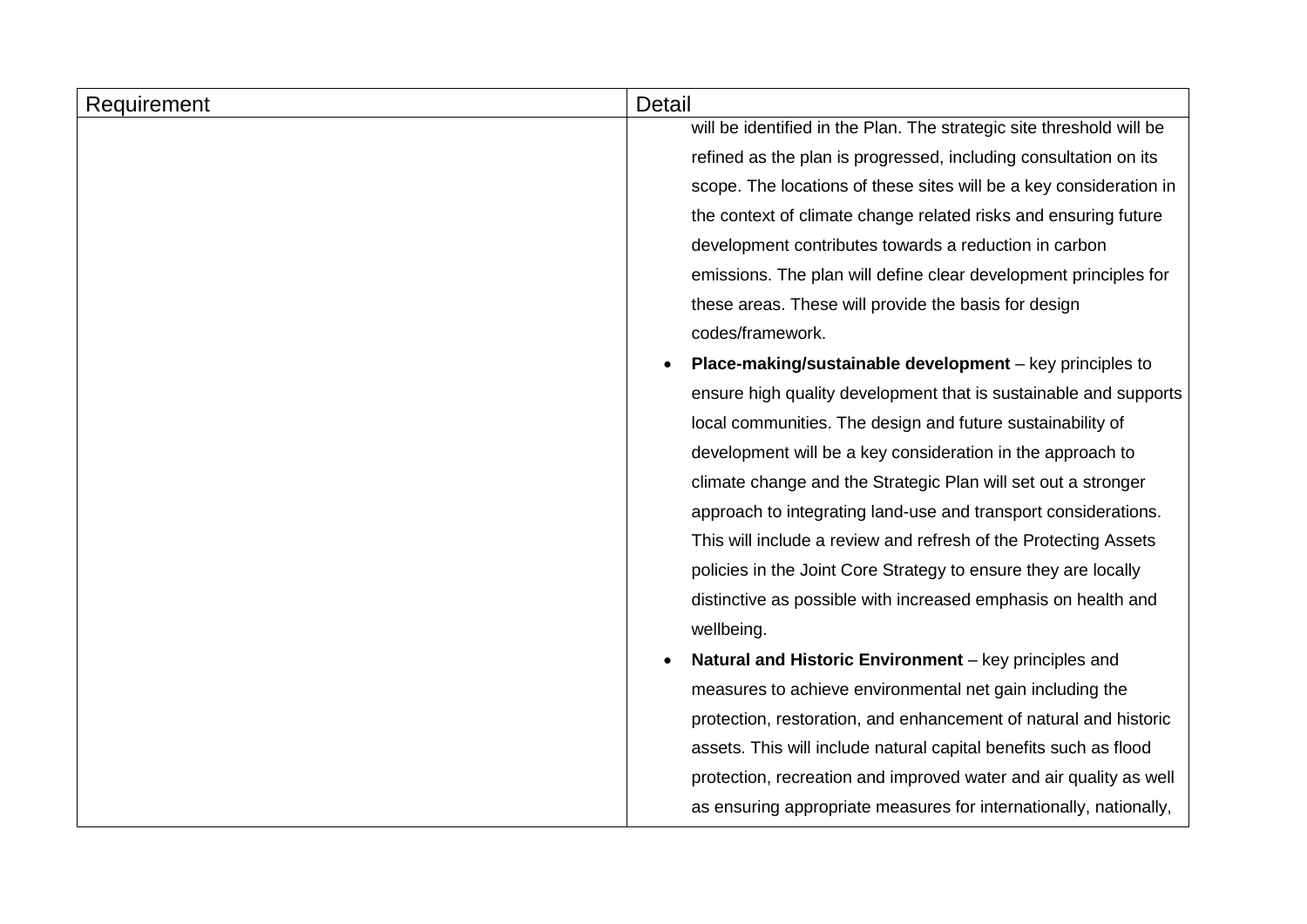| Requirement | Detail                                                                                                                                                                                                                                                                                                                                                                               |  |
|-------------|--------------------------------------------------------------------------------------------------------------------------------------------------------------------------------------------------------------------------------------------------------------------------------------------------------------------------------------------------------------------------------------|--|
|             | and locally designated sites and priority habitats or protected                                                                                                                                                                                                                                                                                                                      |  |
|             | species. The Strategic Plan will seek to maximise the health and                                                                                                                                                                                                                                                                                                                     |  |
|             | wellbeing benefits of nature and accessibility to it. Opportunities td                                                                                                                                                                                                                                                                                                               |  |
|             | enhance the green and blue infrastructure network within North                                                                                                                                                                                                                                                                                                                       |  |
|             | Northamptonshire and maximise its wider benefits and<br>opportunities will be set out. The spatial strategy and place-                                                                                                                                                                                                                                                               |  |
|             |                                                                                                                                                                                                                                                                                                                                                                                      |  |
|             | making approach will be influenced by the importance of the                                                                                                                                                                                                                                                                                                                          |  |
|             | natural and historic environment including the role they play in                                                                                                                                                                                                                                                                                                                     |  |
|             | creating local distinctiveness.                                                                                                                                                                                                                                                                                                                                                      |  |
|             |                                                                                                                                                                                                                                                                                                                                                                                      |  |
|             | The Scope and Issues consultation document represents the first stage                                                                                                                                                                                                                                                                                                                |  |
|             | in the Local Plan review process. It is important to clarify that at this stage<br>the Council has not formed views on the scale of growth, which sites and<br>locations should be allocated for new development, how existing policies<br>should be updated or whether there should be any additional policies.<br>The responses to the Scope and Issues consultation document will |  |
|             |                                                                                                                                                                                                                                                                                                                                                                                      |  |
|             |                                                                                                                                                                                                                                                                                                                                                                                      |  |
|             |                                                                                                                                                                                                                                                                                                                                                                                      |  |
|             |                                                                                                                                                                                                                                                                                                                                                                                      |  |
|             | inform and contribute to the development of detailed planning policies                                                                                                                                                                                                                                                                                                               |  |
|             | and proposals at later stages of the plan making process. As the plan is                                                                                                                                                                                                                                                                                                             |  |
|             | developed consultation methods will be tailored accordingly with                                                                                                                                                                                                                                                                                                                     |  |
|             | emphasis on the right consultation with the right people at the right time.                                                                                                                                                                                                                                                                                                          |  |
|             |                                                                                                                                                                                                                                                                                                                                                                                      |  |
|             | Subsequent stages for the preparation and production of the Strategic                                                                                                                                                                                                                                                                                                                |  |
|             | Plan, together with estimated dates, are set out below:                                                                                                                                                                                                                                                                                                                              |  |
|             |                                                                                                                                                                                                                                                                                                                                                                                      |  |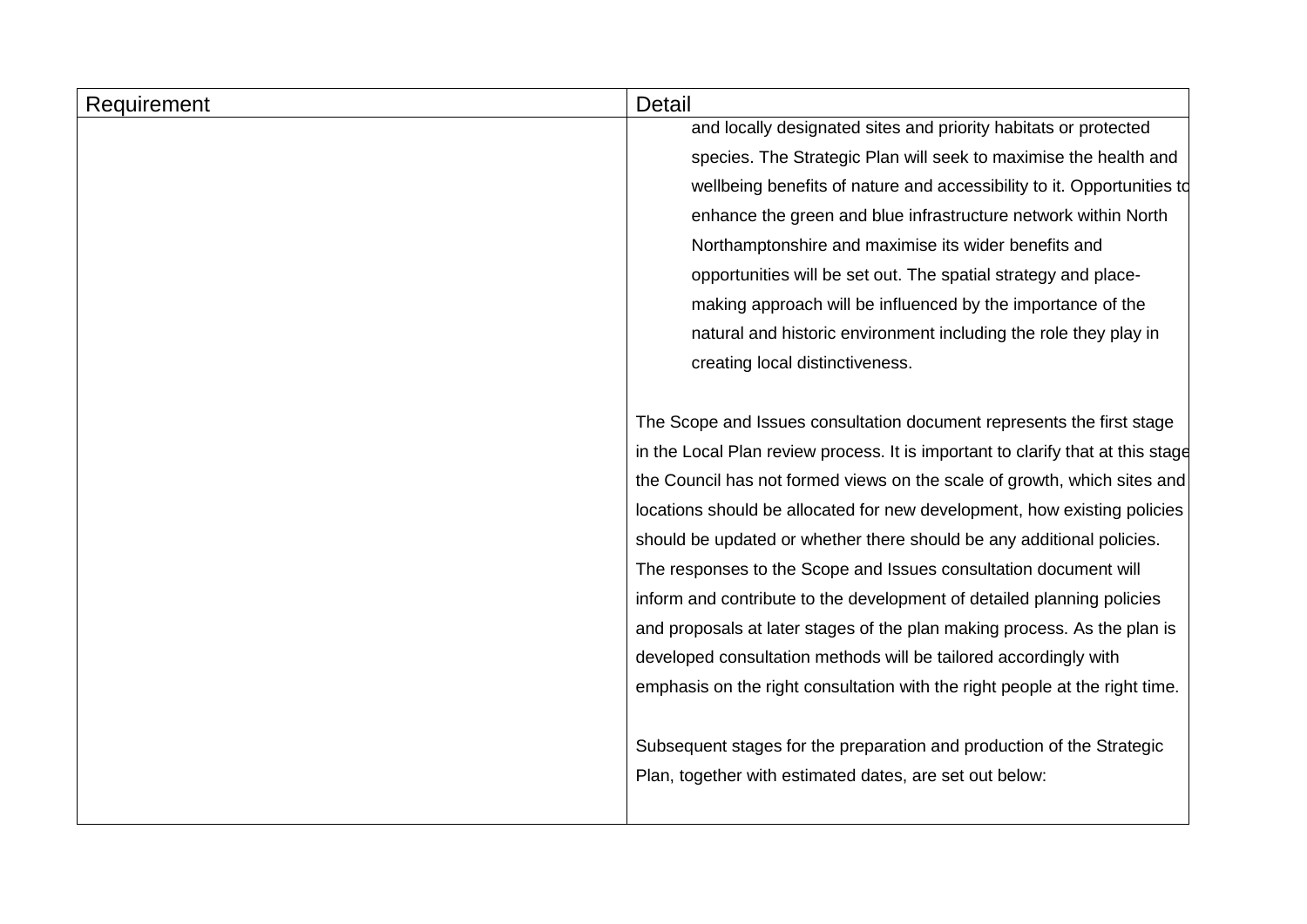| Requirement                                                      | Detail                                                                         |
|------------------------------------------------------------------|--------------------------------------------------------------------------------|
|                                                                  | Options Consultation - November 2022                                           |
|                                                                  | Draft Plan Consultation - June 2023                                            |
|                                                                  | Publication Plan Consultation - November 2023                                  |
|                                                                  | Submission to the Secretary of State - April 2024                              |
|                                                                  | Examination - September 2024                                                   |
|                                                                  | Adoption - September 2025                                                      |
|                                                                  |                                                                                |
| Has there been/when will there be consultation on this proposal? | Preparation of the Strategic Plan will involve consultation with the local     |
| (List all the groups / communities, including dates)             | communities and stakeholders at appropriate stages, in accordance with         |
|                                                                  | relevant legislation and Statement of Community Involvement <sup>2</sup> . The |
|                                                                  | Scope and Issues consultation document is the first stage of the process.      |
|                                                                  | Subsequent stages will be informed by the responses received.                  |
|                                                                  |                                                                                |
|                                                                  | The Statement of Community Involvement sets out the Council's                  |
|                                                                  | commitment to eliminate any forms of discrimination and ensure that            |
|                                                                  | consultation reaches everyone, including hard to reach groups who have         |
|                                                                  | traditionally been under-represented in consultation exercises.                |
|                                                                  |                                                                                |
|                                                                  | Planning Policy Officers liaised with colleagues in consultation and           |
|                                                                  | engagement regarding the format of the consultation and consultation           |
|                                                                  | methods to be used. A range of methods will be adopted in the                  |
|                                                                  | consultation events and publicity, including:                                  |

<sup>&</sup>lt;sup>2</sup> Draft North Northamptonshire Statement of Community of Involvement, December 2021 [https://northnorthants.citizenspace.com/planning/north](https://northnorthants.citizenspace.com/planning/north-northamptonshire-statement-of-community-invo/supporting_documents/NNSCI%20consultation%20draft_December%202021.pdf)[northamptonshire-statement-of-community-invo/supporting\\_documents/NNSCI%20consultation%20draft\\_December%202021.pdf](https://northnorthants.citizenspace.com/planning/north-northamptonshire-statement-of-community-invo/supporting_documents/NNSCI%20consultation%20draft_December%202021.pdf)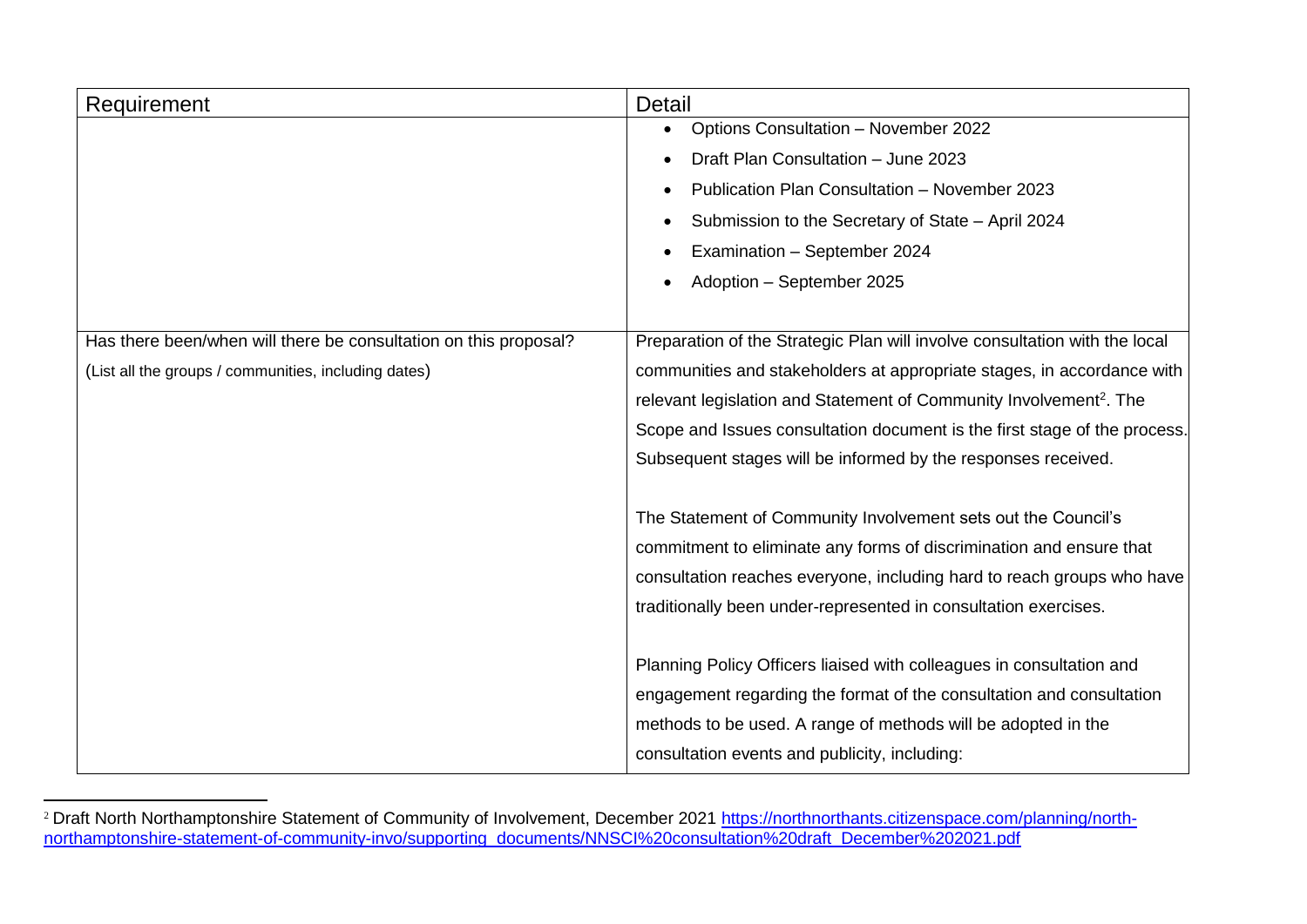| Requirement                                                              | Detail                                                                                                                                                                                                                                                                                                                                                                                                                                                                                                                                                                                                                                                                                                                                                                                                                                                                                                                                                                                                                                                                                                                                                    |
|--------------------------------------------------------------------------|-----------------------------------------------------------------------------------------------------------------------------------------------------------------------------------------------------------------------------------------------------------------------------------------------------------------------------------------------------------------------------------------------------------------------------------------------------------------------------------------------------------------------------------------------------------------------------------------------------------------------------------------------------------------------------------------------------------------------------------------------------------------------------------------------------------------------------------------------------------------------------------------------------------------------------------------------------------------------------------------------------------------------------------------------------------------------------------------------------------------------------------------------------------|
|                                                                          | consultation on documents for eight weeks where possible<br>$\bullet$<br>electronic communication and online representations will be used<br>٠<br>as widely as possible as well as increased usage of social media<br>to inform the public about each stage of the consultation process<br>as much information as possible will be made available on the<br>North Northamptonshire Council website<br>Notification to those registered on the consultation database,<br>$\bullet$<br>including groups representing travellers and faith groups.<br>all consultation documents and key supporting material should<br>$\bullet$<br>normally also be made available in hard copy as well as in<br>electronic format. In such instances these hard copies will be<br>made available for viewing at the main libraries and primary<br>offices of North Northamptonshire Council<br>Member workshop to get feedback from all interested Members<br>٠<br>Drop-in sessions (format to be confirmed)<br>Potential preparation of a summary document aimed at the public<br>$\bullet$<br>and to support Town and Parish Council involvement in the<br>consultation. |
| Did the consultation on this proposal highlight any positive or negative | Within the broad scope of issues to be considered within the North                                                                                                                                                                                                                                                                                                                                                                                                                                                                                                                                                                                                                                                                                                                                                                                                                                                                                                                                                                                                                                                                                        |
| impact on protected groups? (If yes, give details)                       | Northamptonshire Strategic Plan - Scope and Issues consultation                                                                                                                                                                                                                                                                                                                                                                                                                                                                                                                                                                                                                                                                                                                                                                                                                                                                                                                                                                                                                                                                                           |
|                                                                          | document, it is considered there is scope to promote equality of                                                                                                                                                                                                                                                                                                                                                                                                                                                                                                                                                                                                                                                                                                                                                                                                                                                                                                                                                                                                                                                                                          |
|                                                                          | opportunity and positively impact on all sections of the community in                                                                                                                                                                                                                                                                                                                                                                                                                                                                                                                                                                                                                                                                                                                                                                                                                                                                                                                                                                                                                                                                                     |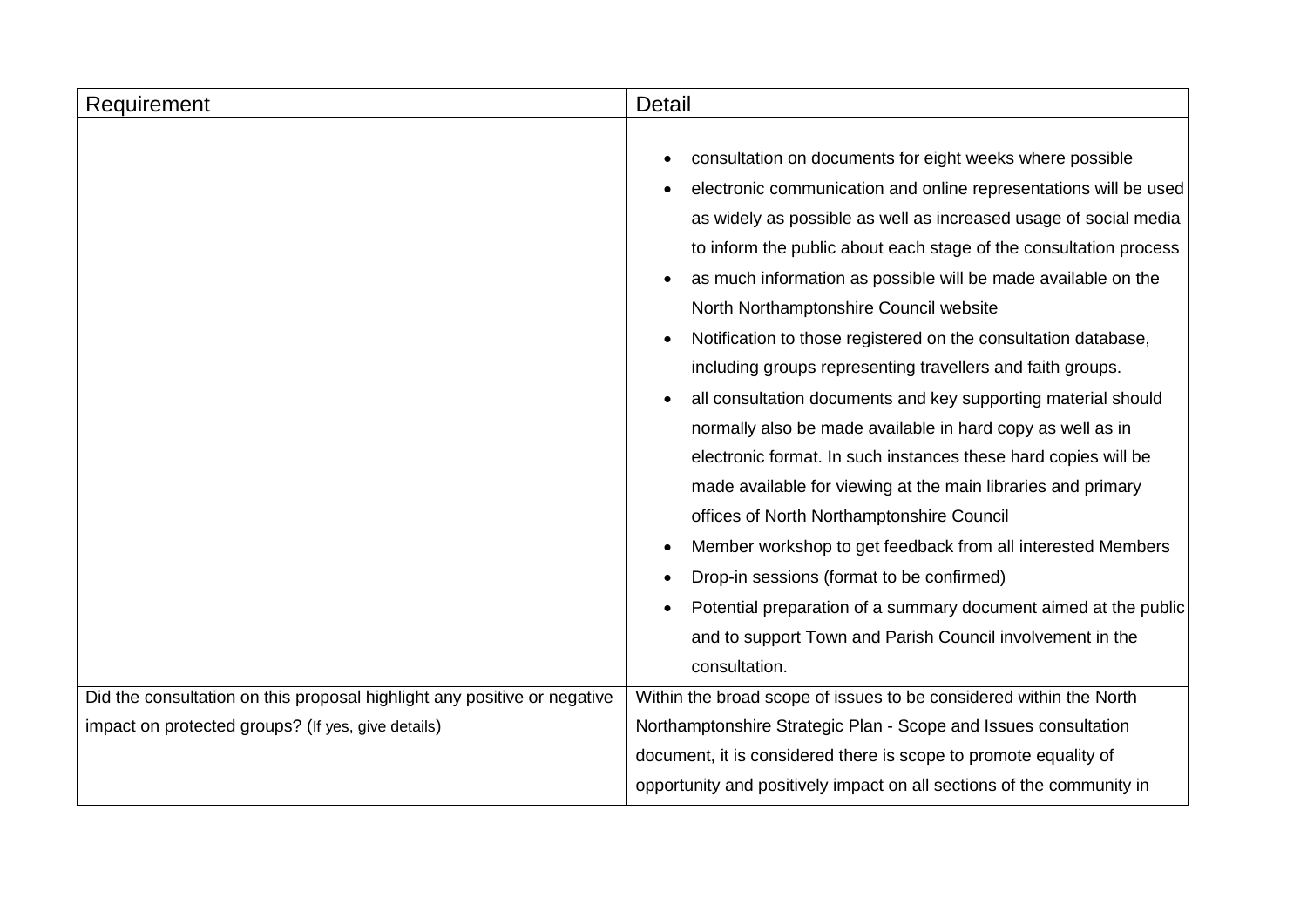| Requirement                                                          | Detail                                                                    |
|----------------------------------------------------------------------|---------------------------------------------------------------------------|
|                                                                      | North Northamptonshire, including those who share a protected             |
|                                                                      | characteristic.                                                           |
|                                                                      |                                                                           |
|                                                                      | The Scope and Issues consultation document is the first stage of the      |
|                                                                      | process. It is important to emphasise that no decisions have yet been     |
|                                                                      | made on the scale of growth or where that growth should be located, how   |
|                                                                      | existing policies should be updated or whether there should be any        |
|                                                                      | additional policies. As the Strategic Plan evolves and develops it may be |
|                                                                      | necessary to update the Equality Screening Assessment. This screening     |
|                                                                      | assessment will be made available and published with the North            |
|                                                                      | Northamptonshire Strategic Plan - Scope and Issues consultation           |
|                                                                      | document.                                                                 |
| What processes are in place to monitor and review the impact of this | The Council will continue to measure progress with preparing and          |
| proposal?                                                            | implementing the Strategic Plan through the Annual Monitoring Report,     |
|                                                                      | published each year, and made available on the Council's website. Later   |
|                                                                      | in the plan making process, a set of monitoring indicators will be        |
|                                                                      | developed specifically for the plan.                                      |
| Who will approve this proposal?                                      | Executive Member for Growth and Regeneration, in consultation with the    |
| (Committee, CLT)                                                     | Executive Director for Place and Economy.                                 |

### 2: Equality Consideration

In turn, consider each protected group to ensure we meet our legal obligations of the Equality Act (2010).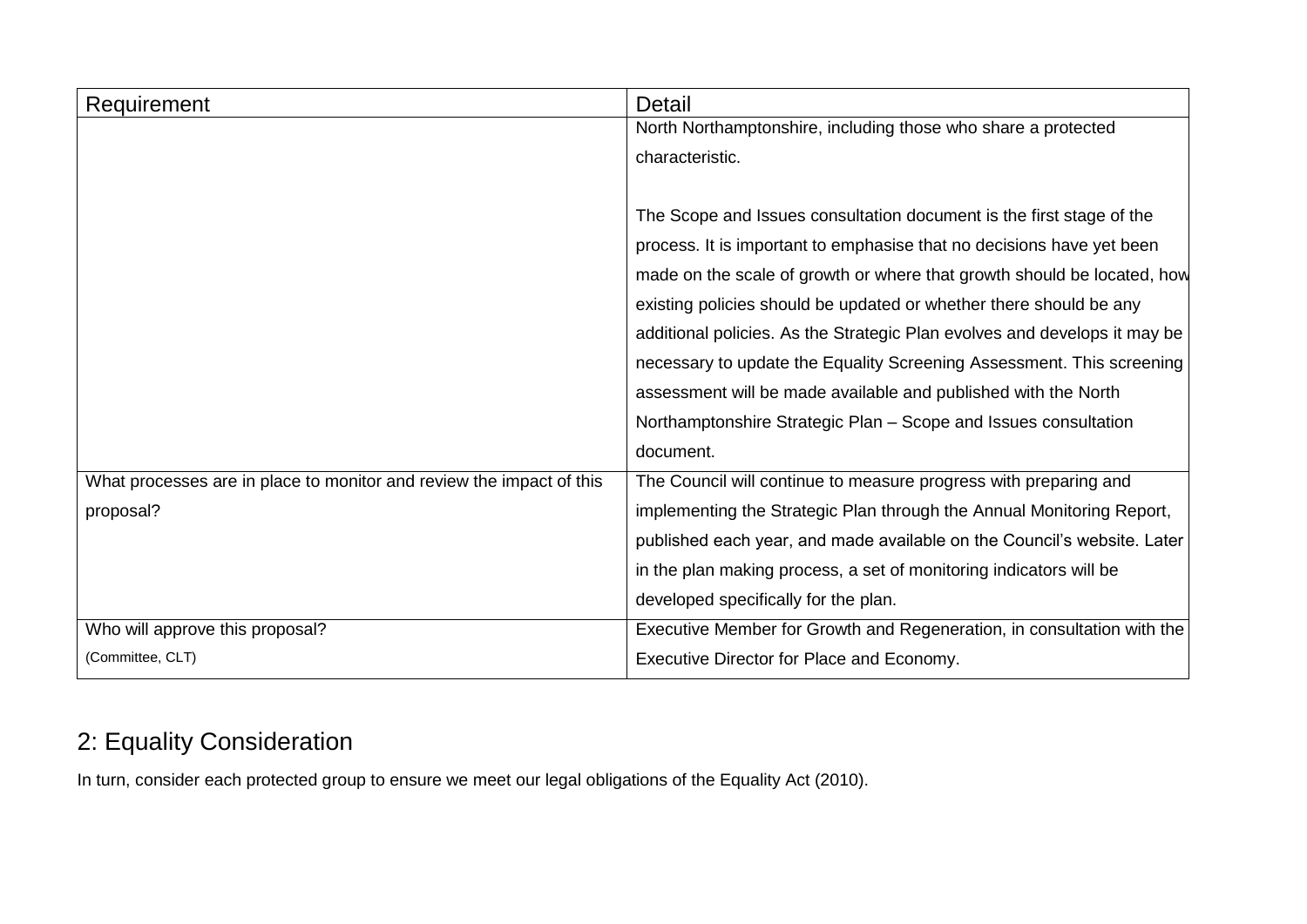| Protected                                                                                 | <b>General Equality Duty Considerations</b>                                                                                                                                                                                                                                                                                                                                                                                                                                                                                                                                                                                                                                                                                                                                                                                                                                  | Changes                                                                                                                                                         | Impact                                                                                 |
|-------------------------------------------------------------------------------------------|------------------------------------------------------------------------------------------------------------------------------------------------------------------------------------------------------------------------------------------------------------------------------------------------------------------------------------------------------------------------------------------------------------------------------------------------------------------------------------------------------------------------------------------------------------------------------------------------------------------------------------------------------------------------------------------------------------------------------------------------------------------------------------------------------------------------------------------------------------------------------|-----------------------------------------------------------------------------------------------------------------------------------------------------------------|----------------------------------------------------------------------------------------|
| Groups                                                                                    | • Include factual evidence of how people in this group may be<br>affected.<br>• Consider the outcomes and processes.<br>• Does this seek to eliminate discrimination?<br>• Does this promote fostering good relations?                                                                                                                                                                                                                                                                                                                                                                                                                                                                                                                                                                                                                                                       | • What changes can be made to mitigate any negative impact?<br>• Are there opportunities to remove possible barriers or<br>disadvantages that a group may face? | Delete as appropriate.<br>There can be more than<br>one answer per<br>protected group. |
| Age<br>Different age groups that may be<br>affected by the proposal in different<br>ways. | Within the broad scope of issues to be considered<br>within the Strategic Plan, it is considered there is<br>potential to advance equality of opportunity and<br>offer general benefit for all age groups. A review of<br>the plan provides opportunity for the Council to<br>address the ageing population and to promote<br>economic growth and tackle inequalities. The Office<br>of National Statistics estimates that between 2017<br>and 2041 there will be a significant increase in the<br>population in the 65+ age groups for North<br>Northamptonshire (65%, 86,075 people) <sup>3</sup> . The<br>North Northamptonshire Equality Strategy 2021-<br>2025 <sup>4</sup> estimates there will be 57% more people<br>over the age of 79 between 2019 and 2029. This is<br>more than double the national increase.<br>The consultation document specifically refers to |                                                                                                                                                                 | Positive                                                                               |
|                                                                                           | creating sustainable communities that offer                                                                                                                                                                                                                                                                                                                                                                                                                                                                                                                                                                                                                                                                                                                                                                                                                                  |                                                                                                                                                                 |                                                                                        |

<sup>&</sup>lt;sup>3</sup> Older Peoples JSNA, Northamptonshire County Council, 2019 [https://www.northamptonshire.gov.uk/councilservices/health/health-and-wellbeing-board/northamptonshire](https://www.northamptonshire.gov.uk/councilservices/health/health-and-wellbeing-board/northamptonshire-jsna/Documents/Older%20Peoples%20JSNA.pdf)[jsna/Documents/Older%20Peoples%20JSNA.pdf](https://www.northamptonshire.gov.uk/councilservices/health/health-and-wellbeing-board/northamptonshire-jsna/Documents/Older%20Peoples%20JSNA.pdf)

<sup>&</sup>lt;sup>4</sup> North Northamptonshire Equality Strategy 2021-2025 [North Equality Strategy \(3\).pdf](file:///C:/Users/tbegl/Downloads/North%20Equality%20Strategy%20(3).pdf)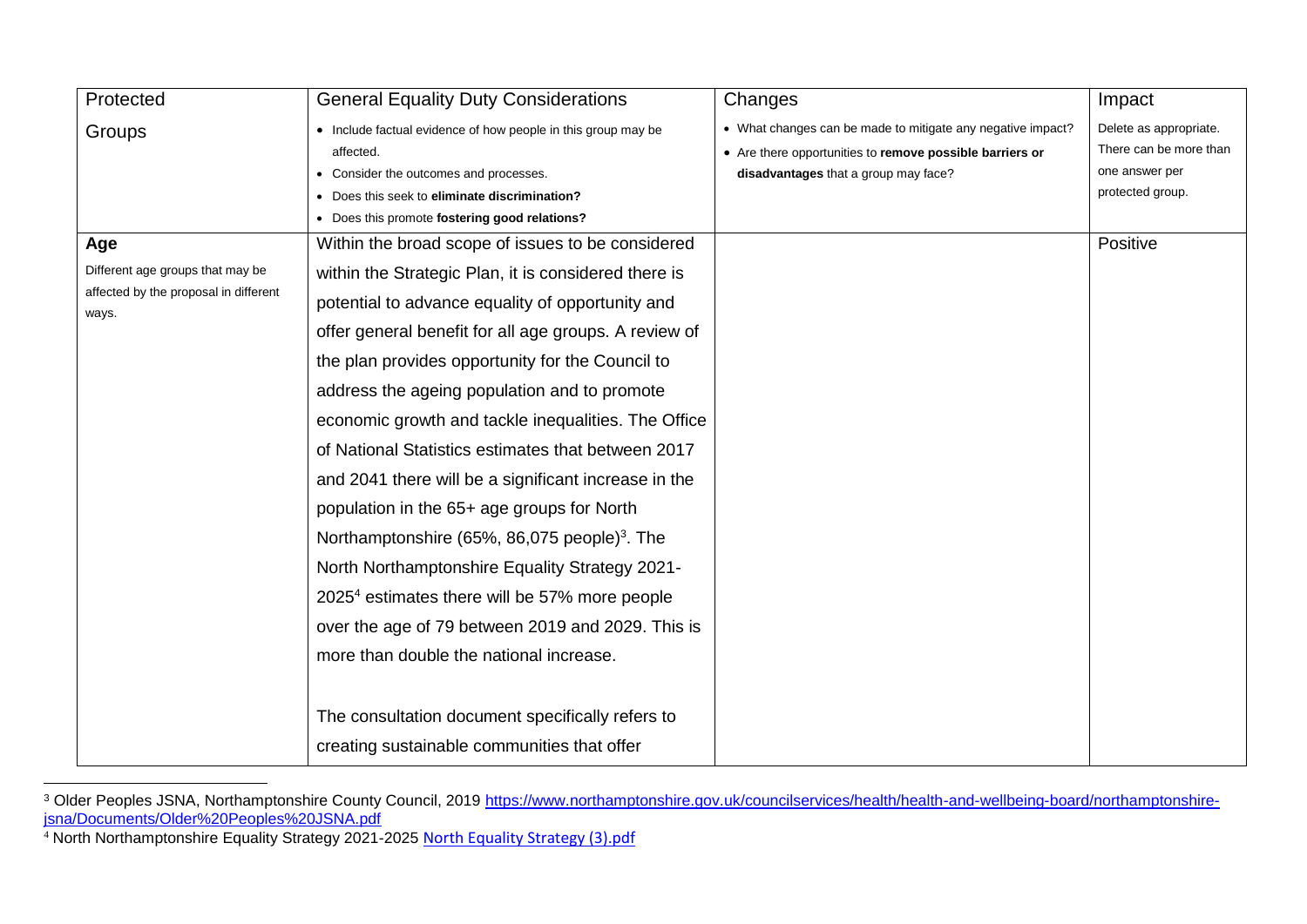| Protected | <b>General Equality Duty Considerations</b>                   | Changes                                                     | Impact                 |
|-----------|---------------------------------------------------------------|-------------------------------------------------------------|------------------------|
| Groups    | • Include factual evidence of how people in this group may be | • What changes can be made to mitigate any negative impact? | Delete as appropriate. |
|           | affected.                                                     | • Are there opportunities to remove possible barriers or    | There can be more than |
|           | Consider the outcomes and processes.                          | disadvantages that a group may face?                        | one answer per         |
|           | • Does this seek to eliminate discrimination?                 |                                                             | protected group.       |
|           | • Does this promote fostering good relations?                 |                                                             |                        |
|           | services and facilities for everyone including                |                                                             |                        |
|           | children and older people. For older age groups,              |                                                             |                        |
|           | proximity to services, such as healthcare, is                 |                                                             |                        |
|           | especially important and/or the means to access               |                                                             |                        |
|           | these by public transport. Accessing education,               |                                                             |                        |
|           | training, and quality jobs is a key issue for younger         |                                                             |                        |
|           | people.                                                       |                                                             |                        |
|           |                                                               |                                                             |                        |
|           | The plan will address housing sizes, types, and               |                                                             |                        |
|           | tenures for different groups in the community that            |                                                             |                        |
|           | will contribute towards meeting the needs of the              |                                                             |                        |
|           | young and older people, including affordable                  |                                                             |                        |
|           | housing that can have particular relevance to                 |                                                             |                        |
|           | young people and 'first time buyers' and specialist           |                                                             |                        |
|           | housing, such as care homes and sheltered                     |                                                             |                        |
|           | housing, that can have particular implications for            |                                                             |                        |
|           | older and younger people.                                     |                                                             |                        |
|           |                                                               |                                                             |                        |
|           | The scope of the plan offers opportunity to reduce            |                                                             |                        |
|           | inequalities within and between communities and to            |                                                             |                        |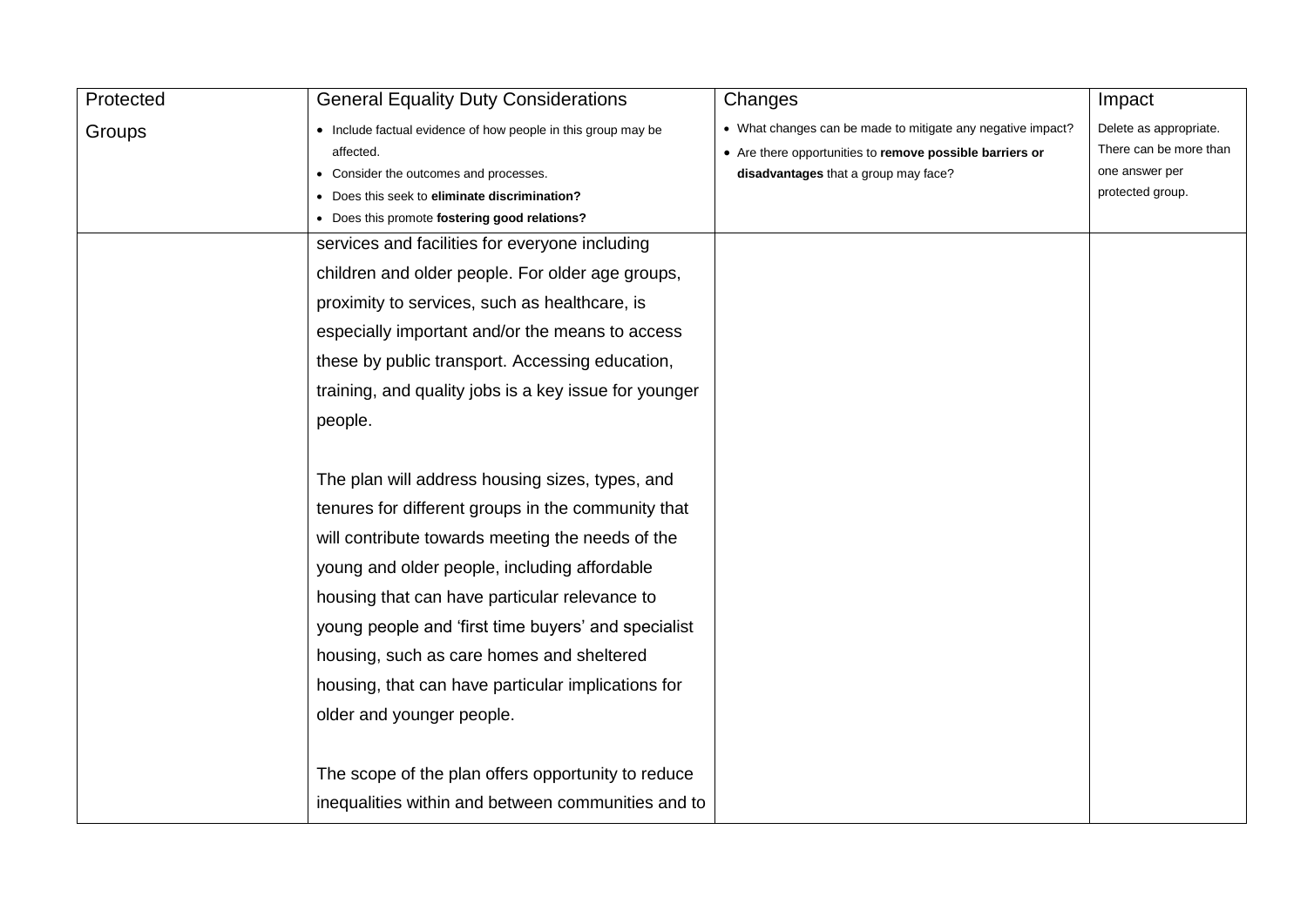| Protected                                                               | <b>General Equality Duty Considerations</b>                                                                                                                                                                                                                                                                                                                                                                           | Changes                                                                                                                                                         | Impact                                                                                 |
|-------------------------------------------------------------------------|-----------------------------------------------------------------------------------------------------------------------------------------------------------------------------------------------------------------------------------------------------------------------------------------------------------------------------------------------------------------------------------------------------------------------|-----------------------------------------------------------------------------------------------------------------------------------------------------------------|----------------------------------------------------------------------------------------|
| Groups                                                                  | • Include factual evidence of how people in this group may be<br>affected.<br>• Consider the outcomes and processes.<br>• Does this seek to eliminate discrimination?<br>• Does this promote fostering good relations?<br>contribute to levelling up priority setting objective to<br>reduce inequalities in age.                                                                                                     | • What changes can be made to mitigate any negative impact?<br>• Are there opportunities to remove possible barriers or<br>disadvantages that a group may face? | Delete as appropriate.<br>There can be more than<br>one answer per<br>protected group. |
| <b>Sex</b>                                                              | The Scope and Issues consultation document<br>explains that the Strategic Plan will identify land for<br>employment to strengthen and diversify the<br>economy and recognises the opportunity to deliver<br>higher-valued, higher skilled employment, which<br>will benefit people of working age.<br>The Strategic Plan is inclusive to all members of                                                               |                                                                                                                                                                 | Positive                                                                               |
| Is one sex affected more than another<br>or are they affected the same? | the community and makes no distinction between<br>genders. No specific opportunities have been<br>identified within the broad scope of issues to be<br>considered within the plan that promote equality of<br>opportunity or have differential impact on both<br>women and men. However, it is considered that the<br>scope of the plan offers opportunity to have a<br>positive impact on all characteristic groups. |                                                                                                                                                                 |                                                                                        |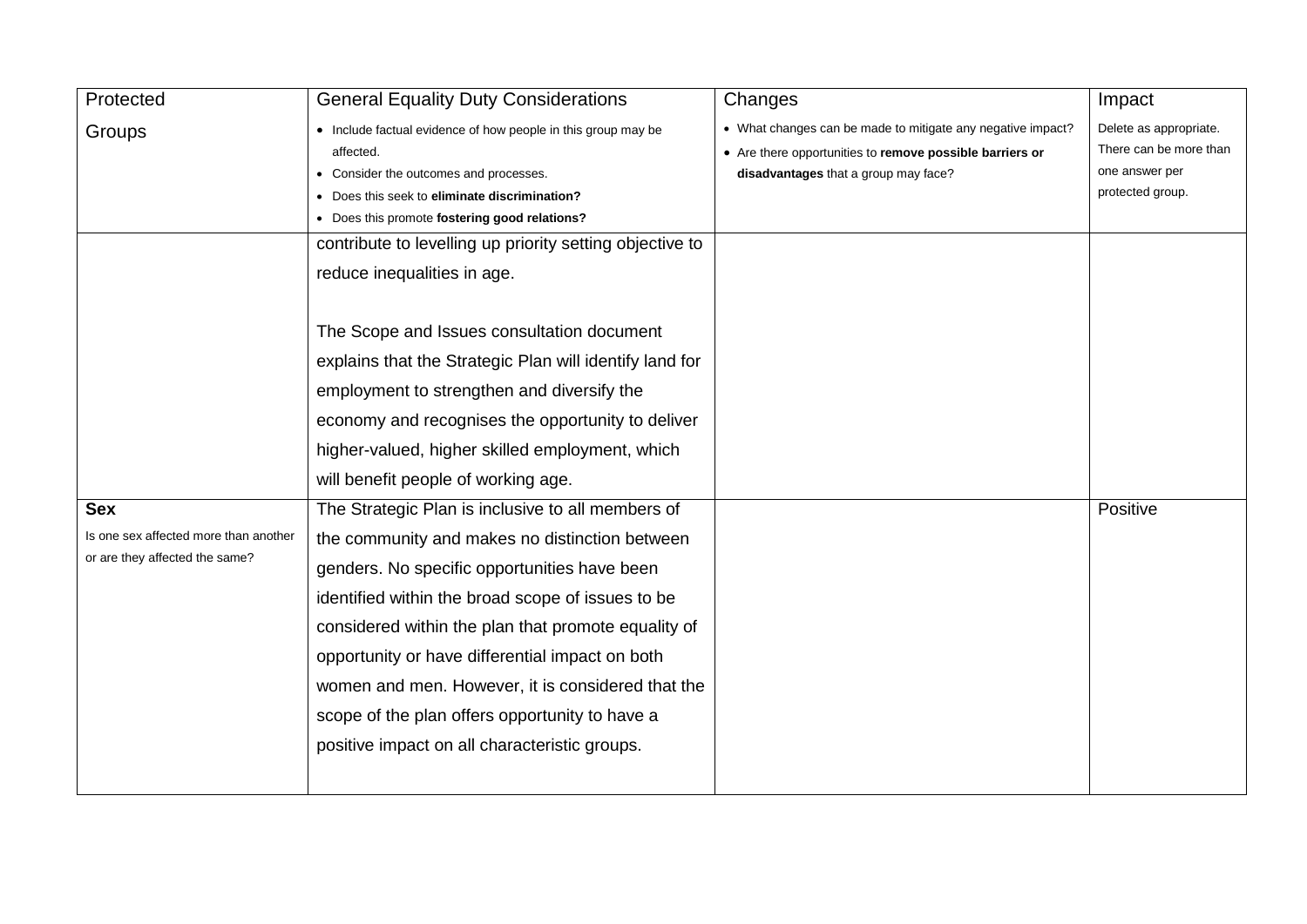| Protected | <b>General Equality Duty Considerations</b>                      | Changes                                                     | Impact                 |
|-----------|------------------------------------------------------------------|-------------------------------------------------------------|------------------------|
| Groups    | • Include factual evidence of how people in this group may be    | • What changes can be made to mitigate any negative impact? | Delete as appropriate. |
|           | affected.                                                        | • Are there opportunities to remove possible barriers or    | There can be more than |
|           | • Consider the outcomes and processes.                           | disadvantages that a group may face?                        | one answer per         |
|           | • Does this seek to eliminate discrimination?                    |                                                             | protected group.       |
|           | • Does this promote fostering good relations?                    |                                                             |                        |
|           | For example, the plan will continue to create and                |                                                             |                        |
|           | maintain sustainable communities through the                     |                                                             |                        |
|           | promotion of 'place-making' principles that contain              |                                                             |                        |
|           | specific positive references to user-friendly public             |                                                             |                        |
|           | and green spaces, buildings and spaces which                     |                                                             |                        |
|           | promote health and designed to reduce crime and                  |                                                             |                        |
|           | make people feel safe. This will benefit all groups,             |                                                             |                        |
|           | but these references protect against particular                  |                                                             |                        |
|           | kinds of crimes disproportionately impacting                     |                                                             |                        |
|           | women.                                                           |                                                             |                        |
|           | The scope of the plan offers opportunity to reduce               |                                                             |                        |
|           | inequalities within and between communities and to               |                                                             |                        |
|           | contribute to levelling up priority setting objective to         |                                                             |                        |
|           | reduce inequalities between women and men. The                   |                                                             |                        |
|           | North Northamptonshire Equality Strategy 2021-                   |                                                             |                        |
|           | 2025 <sup>5</sup> reports that local life expectancy ranges from |                                                             |                        |
|           | 77 to 80 years for males, and 81 to 83 years for                 |                                                             |                        |
|           | females.                                                         |                                                             |                        |

<sup>&</sup>lt;sup>5</sup> North Northamptonshire Equality Strategy 2021-2025 [North Equality Strategy \(3\).pdf](file:///C:/Users/tbegl/Downloads/North%20Equality%20Strategy%20(3).pdf)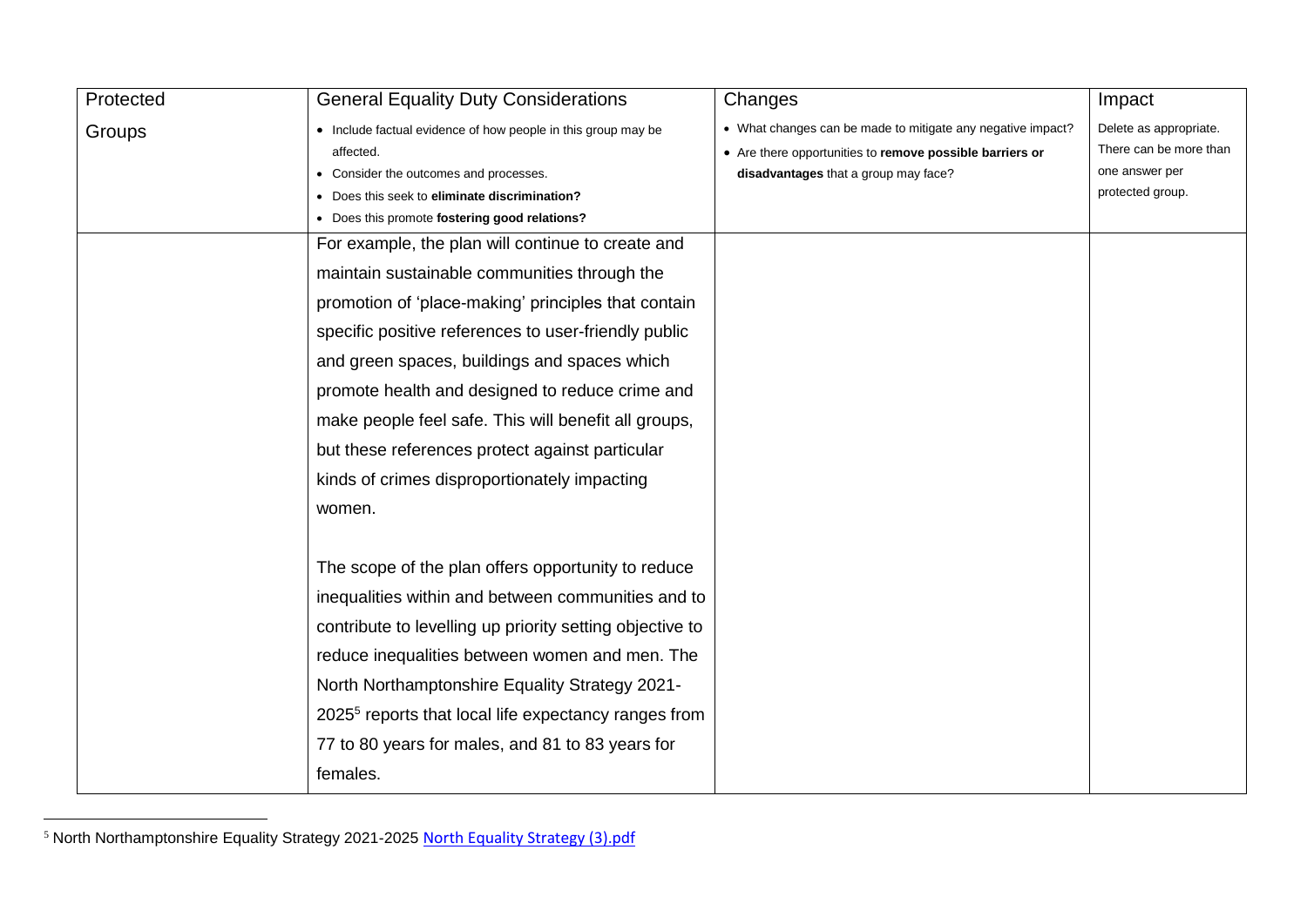| Protected                           | <b>General Equality Duty Considerations</b>                                                                                                                           | Changes                                                                                                                                                         | Impact                                                                                 |
|-------------------------------------|-----------------------------------------------------------------------------------------------------------------------------------------------------------------------|-----------------------------------------------------------------------------------------------------------------------------------------------------------------|----------------------------------------------------------------------------------------|
| Groups                              | • Include factual evidence of how people in this group may be<br>affected.<br>• Consider the outcomes and processes.<br>• Does this seek to eliminate discrimination? | • What changes can be made to mitigate any negative impact?<br>• Are there opportunities to remove possible barriers or<br>disadvantages that a group may face? | Delete as appropriate.<br>There can be more than<br>one answer per<br>protected group. |
|                                     | • Does this promote fostering good relations?                                                                                                                         |                                                                                                                                                                 |                                                                                        |
| <b>Disability</b>                   | Within the broad scope of issues to be considered                                                                                                                     |                                                                                                                                                                 | Positive                                                                               |
| It is likely to have an effect on a | within the Strategic Plan, it is considered there is                                                                                                                  |                                                                                                                                                                 |                                                                                        |
| particular type of disability? Why? | potential to advance equality of opportunity and                                                                                                                      |                                                                                                                                                                 |                                                                                        |
|                                     | offer general benefit for those with a disability.                                                                                                                    |                                                                                                                                                                 |                                                                                        |
|                                     | Information from the Northamptonshire Joint                                                                                                                           |                                                                                                                                                                 |                                                                                        |
|                                     | Strategic Needs Assessment identifies that around                                                                                                                     |                                                                                                                                                                 |                                                                                        |
|                                     | 21% of the adult population of Northamptonshire                                                                                                                       |                                                                                                                                                                 |                                                                                        |
|                                     | have a disability which is higher than the national                                                                                                                   |                                                                                                                                                                 |                                                                                        |
|                                     | average <sup>6</sup> .                                                                                                                                                |                                                                                                                                                                 |                                                                                        |
|                                     | A key issue for the plan to address is housing                                                                                                                        |                                                                                                                                                                 |                                                                                        |
|                                     | sizes, types, and tenures for different groups in the                                                                                                                 |                                                                                                                                                                 |                                                                                        |
|                                     | community that will contribute towards meeting the                                                                                                                    |                                                                                                                                                                 |                                                                                        |
|                                     | needs of those with disabilities, including specialist                                                                                                                |                                                                                                                                                                 |                                                                                        |
|                                     | housing.                                                                                                                                                              |                                                                                                                                                                 |                                                                                        |
|                                     |                                                                                                                                                                       |                                                                                                                                                                 |                                                                                        |
|                                     | The consultation document specifically promotes                                                                                                                       |                                                                                                                                                                 |                                                                                        |
|                                     | 'place-making' principles that encompasses social                                                                                                                     |                                                                                                                                                                 |                                                                                        |

 $\overline{a}$ <sup>6</sup> Adults with Disabilities JSNA, Northamptonshire County Council, 2017 [https://www.northamptonshire.gov.uk/councilservices/health/health-and-wellbeing](https://www.northamptonshire.gov.uk/councilservices/health/health-and-wellbeing-board/northamptonshire-jsna/Documents/Adults%20with%20Disabilities%20JSNA%202017.pdf)[board/northamptonshire-jsna/Documents/Adults%20with%20Disabilities%20JSNA%202017.pdf](https://www.northamptonshire.gov.uk/councilservices/health/health-and-wellbeing-board/northamptonshire-jsna/Documents/Adults%20with%20Disabilities%20JSNA%202017.pdf)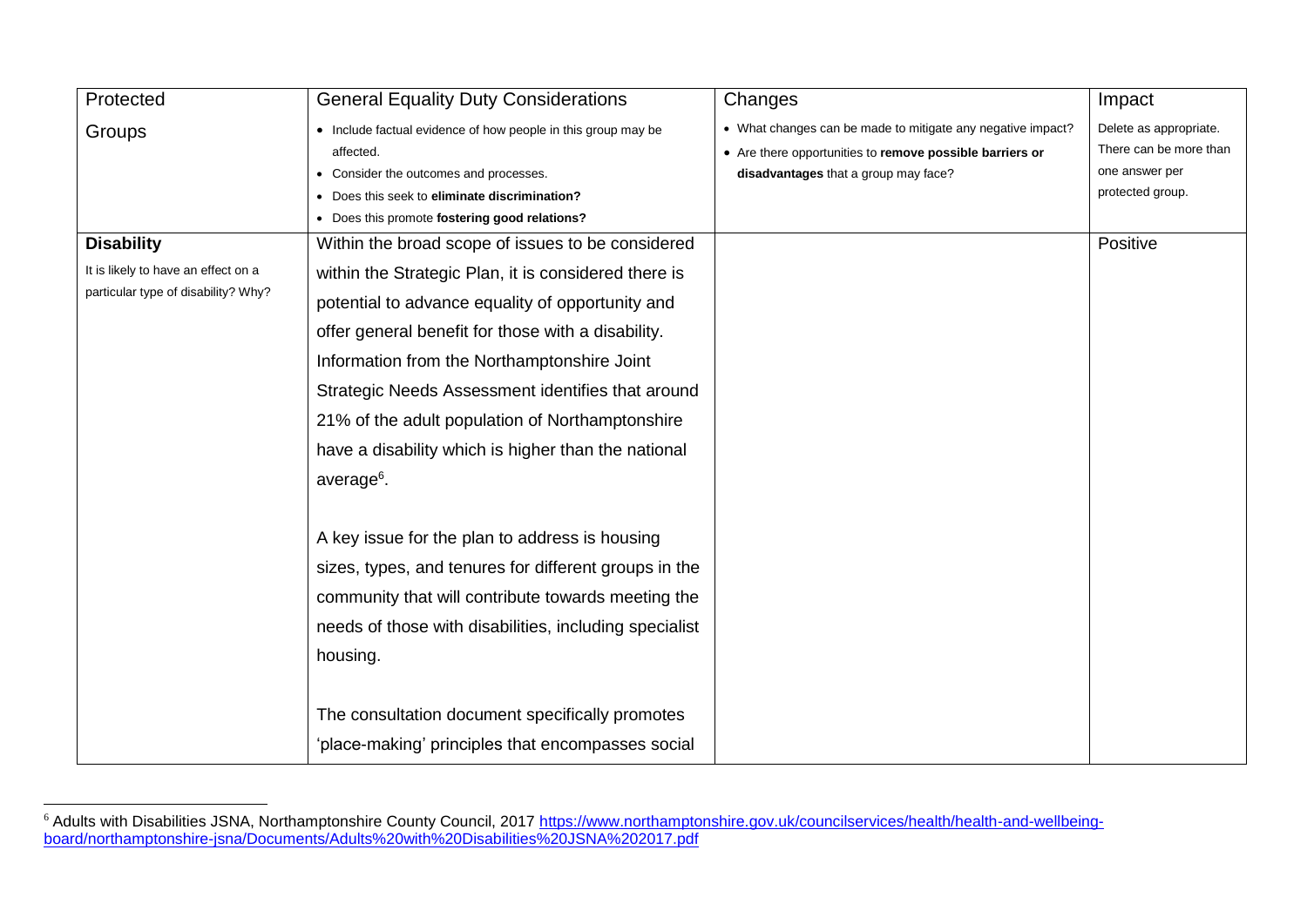| Protected                              | <b>General Equality Duty Considerations</b>                           | Changes                                                     | Impact                 |
|----------------------------------------|-----------------------------------------------------------------------|-------------------------------------------------------------|------------------------|
| Groups                                 | • Include factual evidence of how people in this group may be         | • What changes can be made to mitigate any negative impact? | Delete as appropriate. |
|                                        | • Are there opportunities to remove possible barriers or<br>affected. |                                                             | There can be more than |
|                                        | • Consider the outcomes and processes.                                | disadvantages that a group may face?                        | one answer per         |
|                                        | • Does this seek to eliminate discrimination?                         |                                                             | protected group.       |
|                                        | • Does this promote fostering good relations?                         |                                                             |                        |
|                                        | and economic opportunity, creating development                        |                                                             |                        |
|                                        | that is safe and inclusive, and offers equality of                    |                                                             |                        |
|                                        | opportunity and good services for all. A key area of                  |                                                             |                        |
|                                        | concern for disabled people includes hate crime                       |                                                             |                        |
|                                        | and therefore creating safe and inclusive                             |                                                             |                        |
|                                        | environments is considered a key opportunity for                      |                                                             |                        |
|                                        | the plan to address. Hate crime statistics show that                  |                                                             |                        |
|                                        | incidents directed at people with disabilities have                   |                                                             |                        |
|                                        | nearly doubled in five years <sup>7</sup> . The 'place-making'        |                                                             |                        |
|                                        | principles will also foster community interaction and                 |                                                             |                        |
|                                        | ensure people who are more likely to have mobility                    |                                                             |                        |
|                                        | issues, through illness, disability, or personal                      |                                                             |                        |
|                                        | circumstance, can access the services and facilities                  |                                                             |                        |
|                                        | they need.                                                            |                                                             |                        |
| <b>Gender Reassignment</b>             | The Strategic Plan is inclusive to all members of                     |                                                             | Positive               |
| Will there be an impact on trans males | the community. No specific opportunities have                         |                                                             |                        |
| and/or trans females?                  | been identified within the broad scope of issues to                   |                                                             |                        |
|                                        | be considered within the plan that promote equality                   |                                                             |                        |

 $\overline{a}$ <sup>7</sup> Hate Crime, England and Wales, 2020 to 2021, Homes Office, 12 October 2021 [https://www.gov.uk/government/statistics/hate-crime-england-and-wales-2020-to-2021/hate](https://www.gov.uk/government/statistics/hate-crime-england-and-wales-2020-to-2021/hate-crime-england-and-wales-2020-to-2021)[crime-england-and-wales-2020-to-2021](https://www.gov.uk/government/statistics/hate-crime-england-and-wales-2020-to-2021/hate-crime-england-and-wales-2020-to-2021)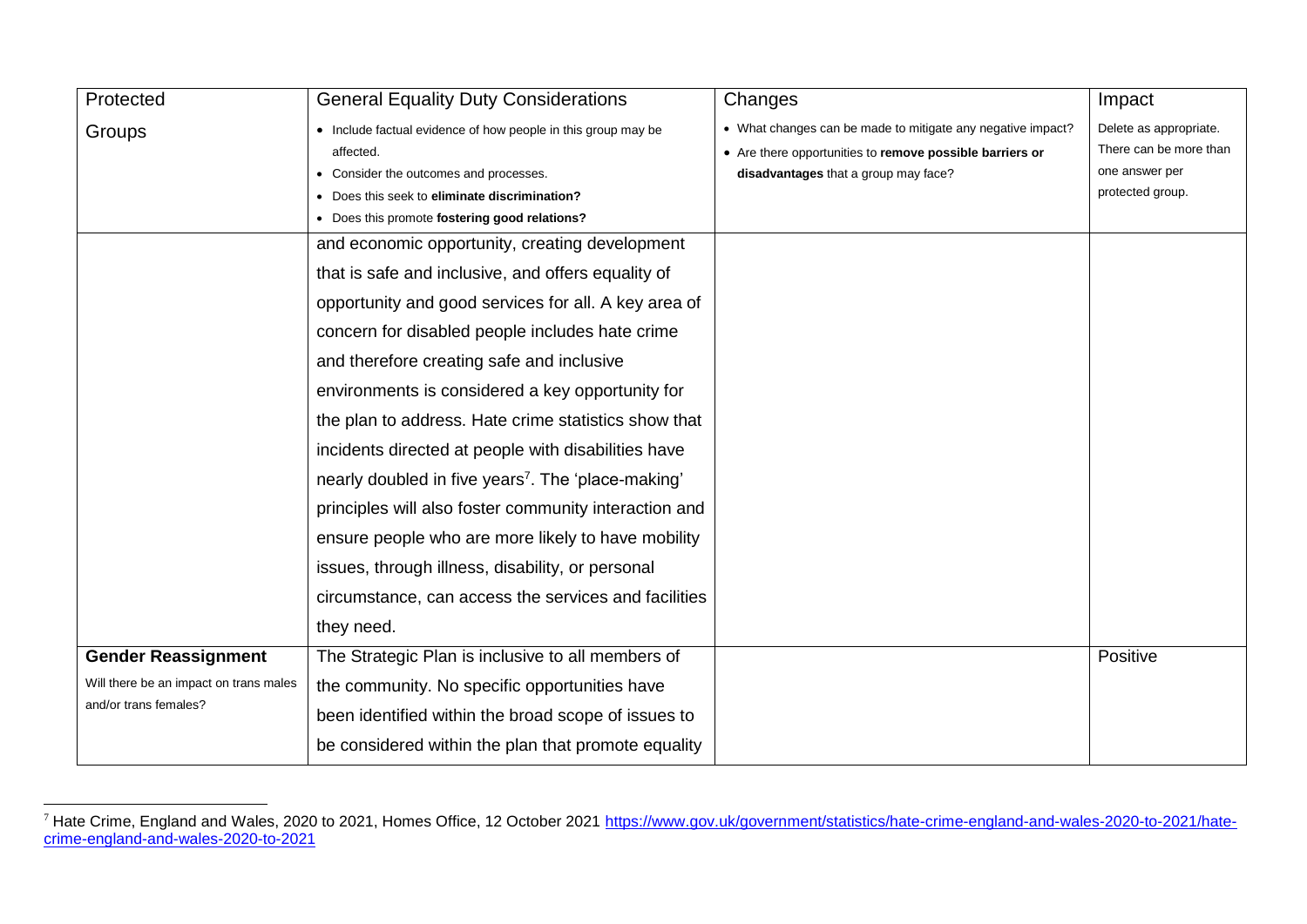| Protected                        | <b>General Equality Duty Considerations</b>                   | Changes                                                     | Impact                 |
|----------------------------------|---------------------------------------------------------------|-------------------------------------------------------------|------------------------|
| Groups                           | • Include factual evidence of how people in this group may be | • What changes can be made to mitigate any negative impact? | Delete as appropriate. |
|                                  | affected.                                                     | • Are there opportunities to remove possible barriers or    | There can be more than |
|                                  | • Consider the outcomes and processes.                        | disadvantages that a group may face?                        | one answer per         |
|                                  | Does this seek to eliminate discrimination?                   |                                                             | protected group.       |
|                                  | • Does this promote fostering good relations?                 |                                                             |                        |
|                                  | of opportunity or have differential impact on gender          |                                                             |                        |
|                                  | reassignment groups. However, it is considered                |                                                             |                        |
|                                  | that the plan offers opportunity to have a positive           |                                                             |                        |
|                                  | impact on all characteristic groups.                          |                                                             |                        |
|                                  |                                                               |                                                             |                        |
|                                  | For example, the plan will continue to create and             |                                                             |                        |
|                                  | maintain sustainable communities through the                  |                                                             |                        |
|                                  | promotion of 'place-making' principles that seek to           |                                                             |                        |
|                                  | create strong, vibrant, and healthy communities               |                                                             |                        |
|                                  | where people feel safe, healthy, and socially                 |                                                             |                        |
|                                  | connected.                                                    |                                                             |                        |
|                                  |                                                               |                                                             |                        |
|                                  | The Office of National Statistics recognises the              |                                                             |                        |
|                                  | need to improve data collection on the LGBT                   |                                                             |                        |
|                                  | community, to enable service providers to be able             |                                                             |                        |
|                                  | to direct support to people and groups in the                 |                                                             |                        |
|                                  | community.                                                    |                                                             |                        |
| Race                             | Within the broad scope of issues to be considered             |                                                             | Positive               |
| Are people from one ethnic group | within the Strategic Plan, it is considered there is          |                                                             |                        |
| affected more than people from   |                                                               |                                                             |                        |
| another ethnic group?            |                                                               |                                                             |                        |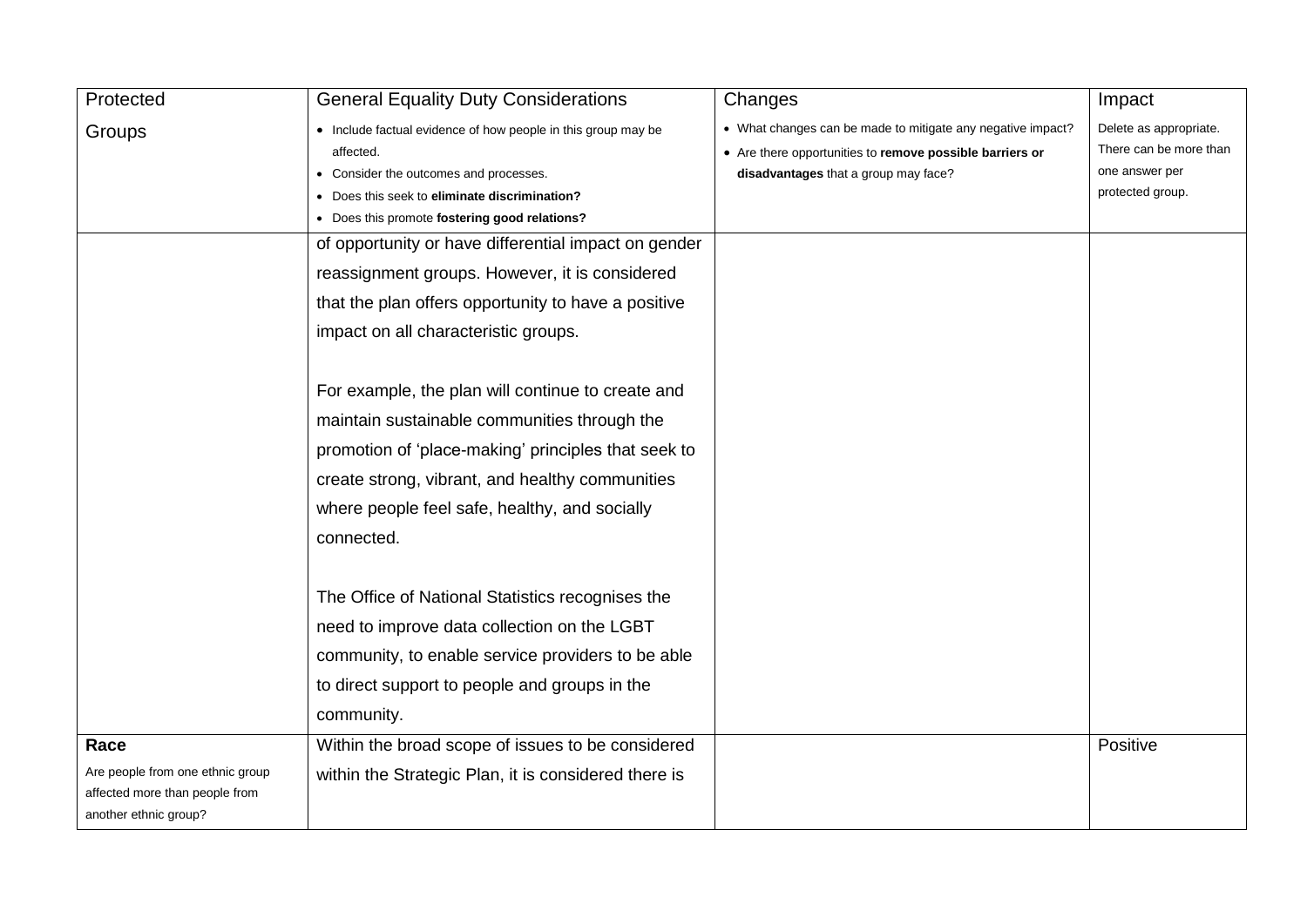| Protected | <b>General Equality Duty Considerations</b>                   | Changes                                                     | Impact                 |
|-----------|---------------------------------------------------------------|-------------------------------------------------------------|------------------------|
| Groups    | • Include factual evidence of how people in this group may be | • What changes can be made to mitigate any negative impact? | Delete as appropriate. |
|           | affected.                                                     | • Are there opportunities to remove possible barriers or    | There can be more than |
|           | • Consider the outcomes and processes.                        | disadvantages that a group may face?                        | one answer per         |
|           | • Does this seek to eliminate discrimination?                 |                                                             | protected group.       |
|           | • Does this promote fostering good relations?                 |                                                             |                        |
|           | potential to advance equality of opportunity and              |                                                             |                        |
|           | benefit people of different races or ethnic groups.           |                                                             |                        |
|           | The consultation document specifically considers              |                                                             |                        |
|           | the housing needs of travellers. It does not make             |                                                             |                        |
|           | specific provision for other ethnic groups but the            |                                                             |                        |
|           | plan will support for growth and sustainable                  |                                                             |                        |
|           | development through the provision of                          |                                                             |                        |
|           | new/improved infrastructure and continue to                   |                                                             |                        |
|           | promote 'place-making' principles that seek to                |                                                             |                        |
|           | create strong, vibrant, and healthy communities.              |                                                             |                        |
|           |                                                               |                                                             |                        |
|           | A key area of concern for many ethnic groups                  |                                                             |                        |
|           | includes hate crime and therefore creating safe and           |                                                             |                        |
|           | inclusive environments is considered a key                    |                                                             |                        |
|           | opportunity for the plan to address. Hate crime               |                                                             |                        |
|           | statistics show that Northamptonshire has one of              |                                                             |                        |
|           | the highest offence rates with race as a motivating           |                                                             |                        |
|           | factor in the country in 2019/20 <sup>8</sup>                 |                                                             |                        |

<sup>&</sup>lt;sup>8</sup> Hate Crime Statistics, 26 November 2021<https://researchbriefings.files.parliament.uk/documents/CBP-8537/CBP-8537.pdf>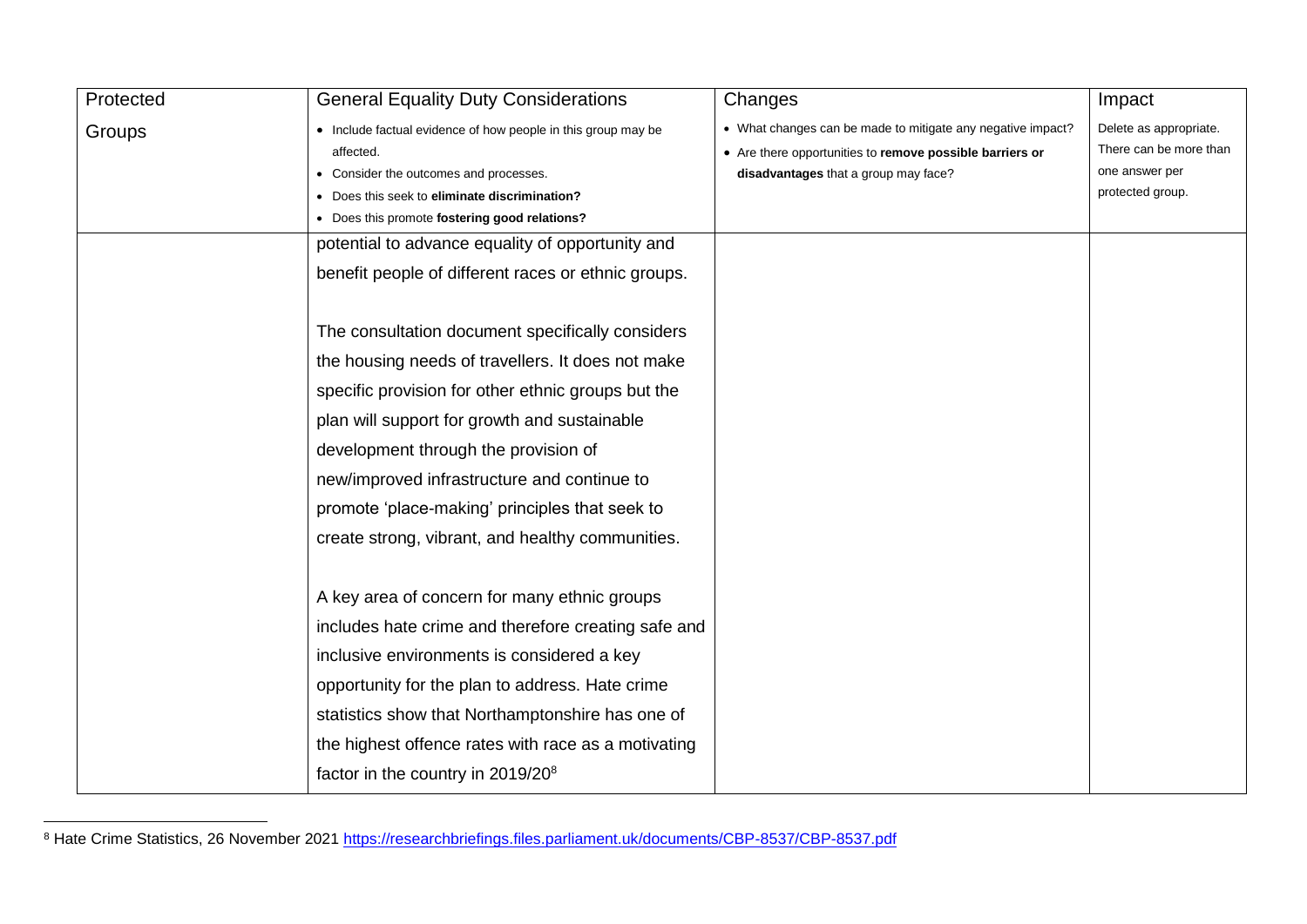| Protected                                                        | <b>General Equality Duty Considerations</b>                   | Changes                                                     | Impact                 |
|------------------------------------------------------------------|---------------------------------------------------------------|-------------------------------------------------------------|------------------------|
| Groups                                                           | • Include factual evidence of how people in this group may be | • What changes can be made to mitigate any negative impact? | Delete as appropriate. |
|                                                                  | affected.                                                     | • Are there opportunities to remove possible barriers or    | There can be more than |
|                                                                  | • Consider the outcomes and processes.                        | disadvantages that a group may face?                        | one answer per         |
|                                                                  | • Does this seek to eliminate discrimination?                 |                                                             | protected group.       |
|                                                                  | • Does this promote fostering good relations?                 |                                                             |                        |
| <b>Sexual Orientation</b>                                        | The Strategic Plan is inclusive to all members of             |                                                             | Positive               |
| Are people of one sexual orientation                             | the community. No specific opportunities have                 |                                                             |                        |
| affected differently to people of<br>another sexual orientation? | been identified within the broad scope of issues to           |                                                             |                        |
|                                                                  | be considered within the plan that promote equality           |                                                             |                        |
|                                                                  | of opportunity or have differential impact on the             |                                                             |                        |
|                                                                  | sexual orientation of individuals or groups.                  |                                                             |                        |
|                                                                  | However, it is considered there is opportunity within         |                                                             |                        |
|                                                                  | the scope of the Strategic Plan to have a positive            |                                                             |                        |
|                                                                  | impact on all characteristic groups.                          |                                                             |                        |
|                                                                  | A key area of concern includes hate crime and                 |                                                             |                        |
|                                                                  |                                                               |                                                             |                        |
|                                                                  | therefore creating safe and inclusive environments            |                                                             |                        |
|                                                                  | is considered a key opportunity for the plan to               |                                                             |                        |
|                                                                  | address. Hate crime statistics show that                      |                                                             |                        |
|                                                                  | Northamptonshire has one of the highest offence               |                                                             |                        |
|                                                                  | rates with sexual orientation as a motivating factor          |                                                             |                        |
|                                                                  | in the country in $2019/20^9$                                 |                                                             |                        |
| <b>Marriage &amp; Civil</b>                                      | The plan is inclusive to all members of the                   |                                                             | Positive               |
| <b>Partnership</b>                                               | community. No specific opportunities have been                |                                                             |                        |

<sup>&</sup>lt;sup>9</sup> Hate Crime Statistics, 26 November 2021<https://researchbriefings.files.parliament.uk/documents/CBP-8537/CBP-8537.pdf>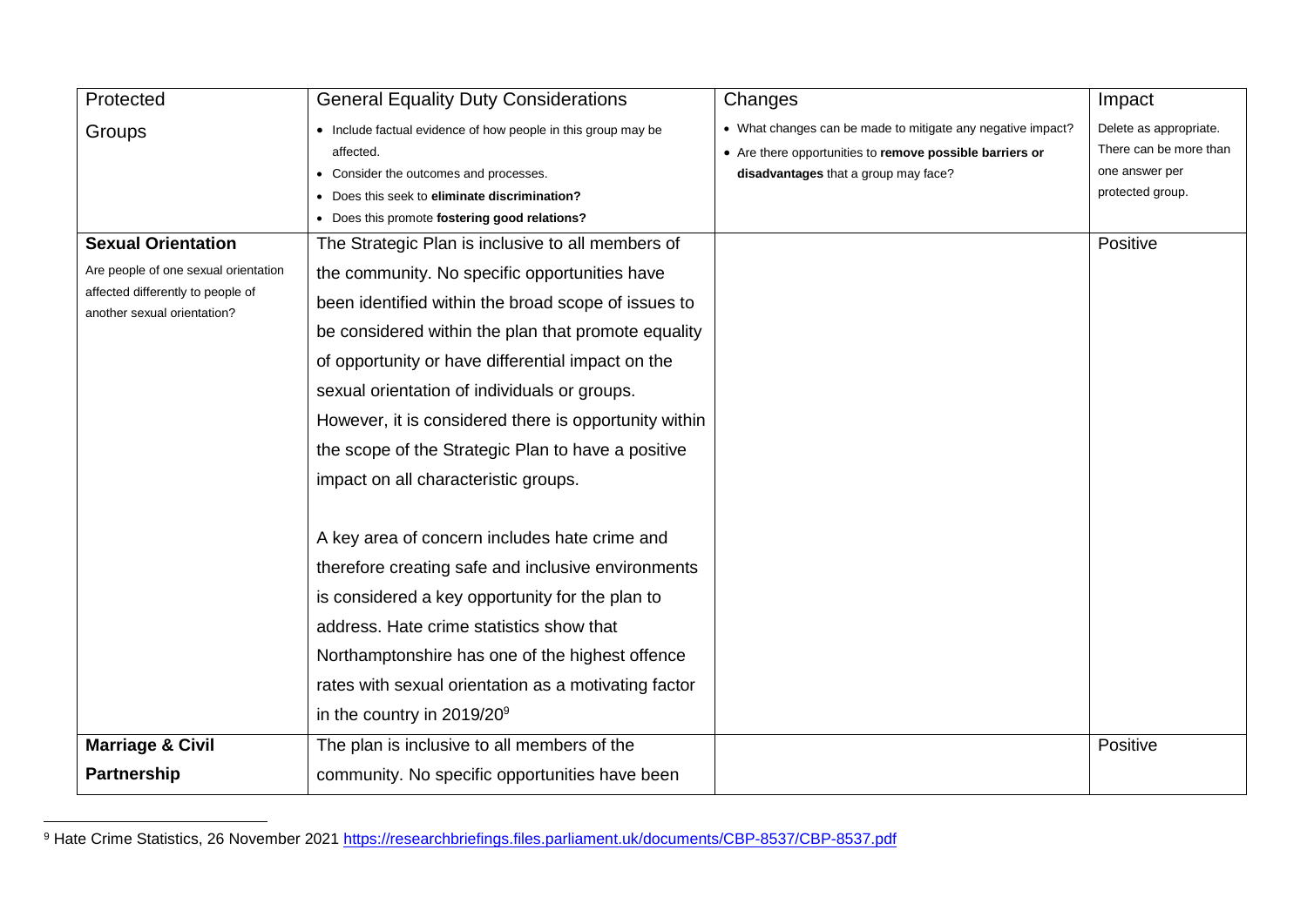| Protected                                                                                                                                               | <b>General Equality Duty Considerations</b>                                                                                                                                                                                                                                                                                                                                                                                                                                                                           | Changes                                                                                                                                                         | Impact                                                                                 |
|---------------------------------------------------------------------------------------------------------------------------------------------------------|-----------------------------------------------------------------------------------------------------------------------------------------------------------------------------------------------------------------------------------------------------------------------------------------------------------------------------------------------------------------------------------------------------------------------------------------------------------------------------------------------------------------------|-----------------------------------------------------------------------------------------------------------------------------------------------------------------|----------------------------------------------------------------------------------------|
| Groups<br>Are people in a Marriage or Civil<br>Partnership treated less favourably?                                                                     | • Include factual evidence of how people in this group may be<br>affected.<br>Consider the outcomes and processes.<br>• Does this seek to eliminate discrimination?<br>• Does this promote fostering good relations?<br>identified within the broad scope of issues to be                                                                                                                                                                                                                                             | • What changes can be made to mitigate any negative impact?<br>• Are there opportunities to remove possible barriers or<br>disadvantages that a group may face? | Delete as appropriate.<br>There can be more than<br>one answer per<br>protected group. |
|                                                                                                                                                         | considered within the Strategic Plan that promote<br>equality of opportunity or have differential impact<br>on married or civil partnership couples.                                                                                                                                                                                                                                                                                                                                                                  |                                                                                                                                                                 |                                                                                        |
| <b>Pregnancy &amp; Maternity</b>                                                                                                                        | Within the broad scope of issues to be considered                                                                                                                                                                                                                                                                                                                                                                                                                                                                     |                                                                                                                                                                 | Positive                                                                               |
| Are people who are pregnant, or have<br>a baby of 6 months old or younger,<br>effected by this proposal?                                                | within the Strategic Plan, it is considered there is<br>potential to advance equality of opportunity and<br>offer general benefit for pregnant women or those<br>who are taking care of infant children. The<br>consultation document specifically promotes 'place-<br>making' principles, to ensure growth and<br>development is inclusive, including accessibility to<br>jobs, key services, and facilities. This will benefit<br>those who find mobility a barrier particularly<br>through pregnancy or maternity. |                                                                                                                                                                 |                                                                                        |
| <b>Religion or Belief</b><br>Does the proposal effect people<br>differently depending on whether they<br>have or do not have a religion or a<br>belief? | Within the broad scope of issues to be considered<br>within the Strategic Plan, it is considered there is<br>potential to advance equality of opportunity and<br>offer general benefit for religious. The consultation<br>document specifically promotes 'place-making'                                                                                                                                                                                                                                               |                                                                                                                                                                 | Positive                                                                               |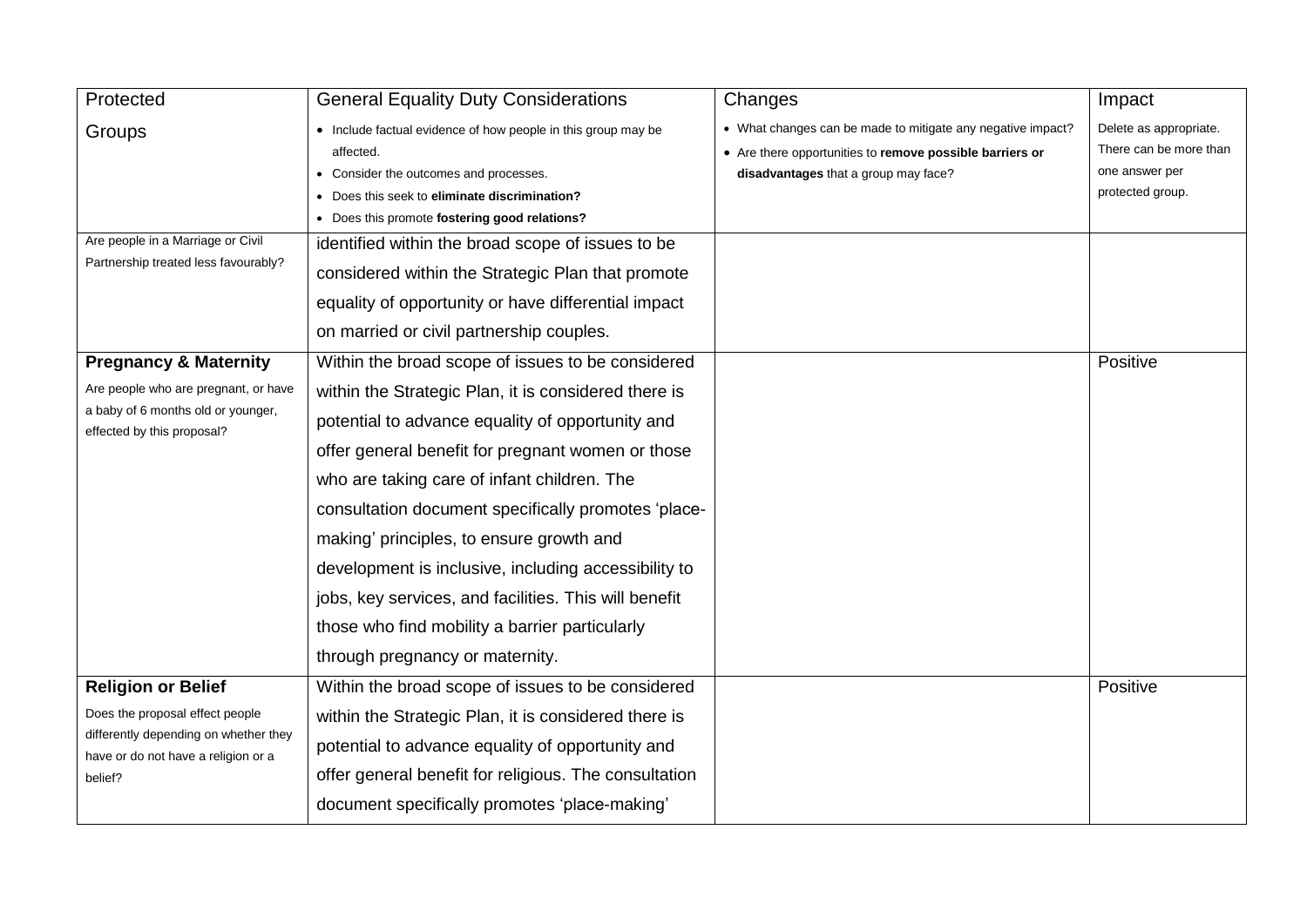| Protected                                                                                                                                                                                                                                                                                 | <b>General Equality Duty Considerations</b>                                                                                                                                                                                                                                                                                                                                             | Changes                                                                                                                                                         | Impact                                                                                 |
|-------------------------------------------------------------------------------------------------------------------------------------------------------------------------------------------------------------------------------------------------------------------------------------------|-----------------------------------------------------------------------------------------------------------------------------------------------------------------------------------------------------------------------------------------------------------------------------------------------------------------------------------------------------------------------------------------|-----------------------------------------------------------------------------------------------------------------------------------------------------------------|----------------------------------------------------------------------------------------|
| Groups                                                                                                                                                                                                                                                                                    | • Include factual evidence of how people in this group may be<br>affected.<br>Consider the outcomes and processes.<br>Does this seek to eliminate discrimination?<br>• Does this promote fostering good relations?                                                                                                                                                                      | • What changes can be made to mitigate any negative impact?<br>• Are there opportunities to remove possible barriers or<br>disadvantages that a group may face? | Delete as appropriate.<br>There can be more than<br>one answer per<br>protected group. |
|                                                                                                                                                                                                                                                                                           | principles, to ensure growth and development is<br>inclusive, including accessibility to jobs, key<br>services, and facilities. This includes access to<br>religious buildings which benefits religious groups<br>who have more opportunities to practice their<br>religion or faith.<br>A key area of concern for religious and faith<br>communities includes hate crime and therefore |                                                                                                                                                                 |                                                                                        |
|                                                                                                                                                                                                                                                                                           | creating safe and inclusive environments is<br>considered a key opportunity for the plan to<br>address.                                                                                                                                                                                                                                                                                 |                                                                                                                                                                 |                                                                                        |
| <b>Health &amp; Wellbeing</b><br>1. Health behaviours (E.g. diet,<br>exercise, alcohol, smoking)<br>2. Support (E.g. community cohesion,<br>rural isolation)<br>3. Socio economic (E.g. income,<br>education).<br>4. Environment (E.g. green spaces,<br>fuel poverty, housing standards). | Within the broad scope of issues to be considered<br>within the Strategic Plan, it is considered there is<br>potential to provide greater emphasis on health and<br>wellbeing that will provide a general benefit across<br>all communities.<br>The plan will have an important role in providing the<br>necessary infrastructure to encourage physical                                 |                                                                                                                                                                 | Positive                                                                               |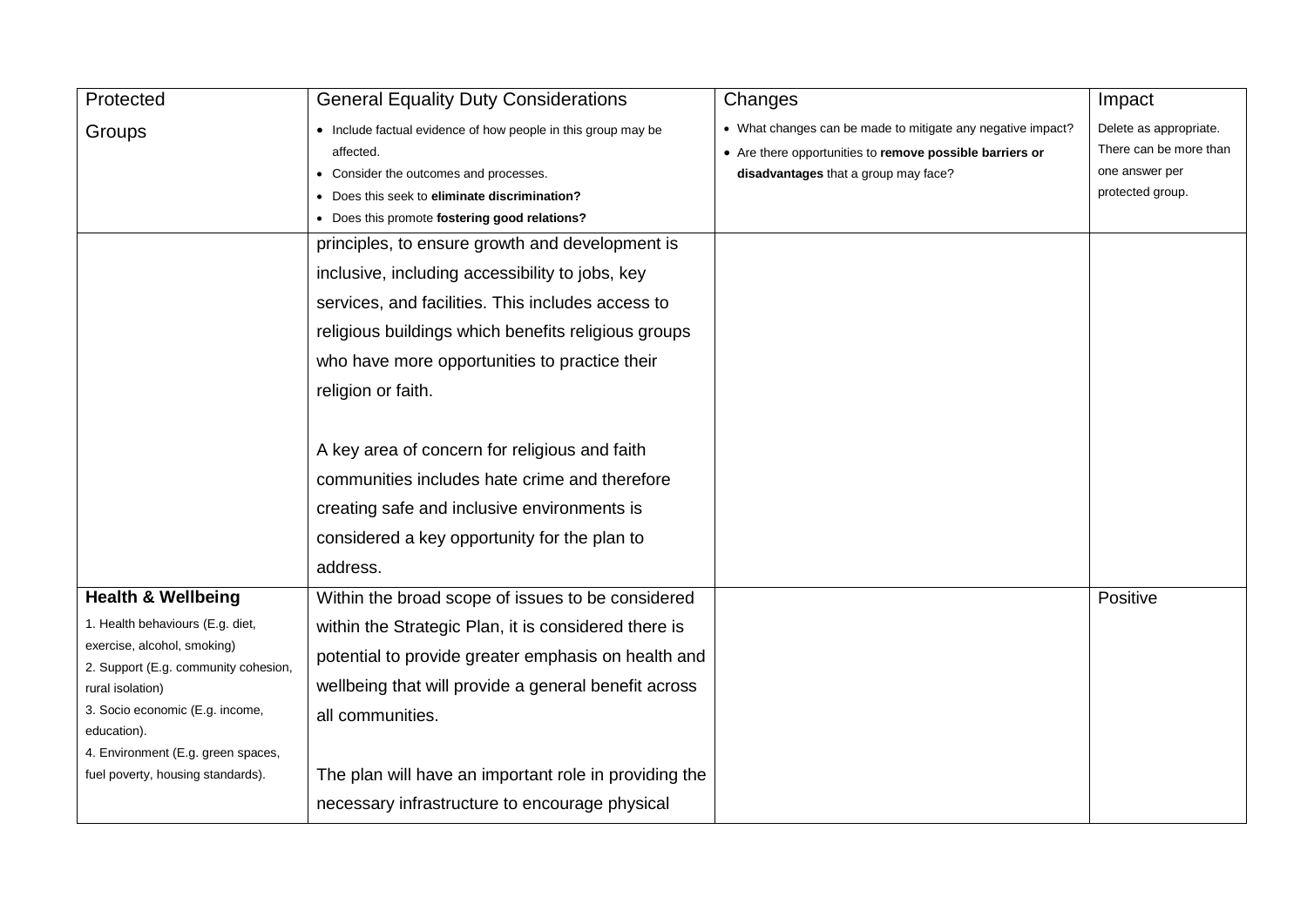| Protected | <b>General Equality Duty Considerations</b>                                                                                                                                                                                                                            | Changes                                                                                                                                                         | Impact                                                                                 |
|-----------|------------------------------------------------------------------------------------------------------------------------------------------------------------------------------------------------------------------------------------------------------------------------|-----------------------------------------------------------------------------------------------------------------------------------------------------------------|----------------------------------------------------------------------------------------|
| Groups    | • Include factual evidence of how people in this group may be<br>affected.<br>Consider the outcomes and processes.<br>• Does this seek to eliminate discrimination?<br>• Does this promote fostering good relations?<br>exercise and health, including accessible open | • What changes can be made to mitigate any negative impact?<br>• Are there opportunities to remove possible barriers or<br>disadvantages that a group may face? | Delete as appropriate.<br>There can be more than<br>one answer per<br>protected group. |
|           | space, landscape, healthcare facilities, sport and<br>recreational facilities, and safe walking and cycling<br>routes.                                                                                                                                                 |                                                                                                                                                                 |                                                                                        |
|           | Creating safe and inclusive communities is<br>considered a key component of the 'place-making'<br>principles which means the plan has potential to<br>reduce hate crime and improve health and<br>wellbeing.                                                           |                                                                                                                                                                 |                                                                                        |

# 3: Equality Impact

| Question                                                                                        | <b>Response</b> |
|-------------------------------------------------------------------------------------------------|-----------------|
| What overall impact does the proposal have on the protected groups?                             | Positive Impact |
| If a negative impact is identified anywhere in section 2, the response will be Negative Impact. |                 |
| Does an Equality Impact Assessment need to be completed?                                        | No              |
| (Yes, if any negative impact is found.)                                                         |                 |
| Copy attached to relevant report?                                                               | Yes             |
| Is this document going to be published with the relevant report?                                | Yes             |